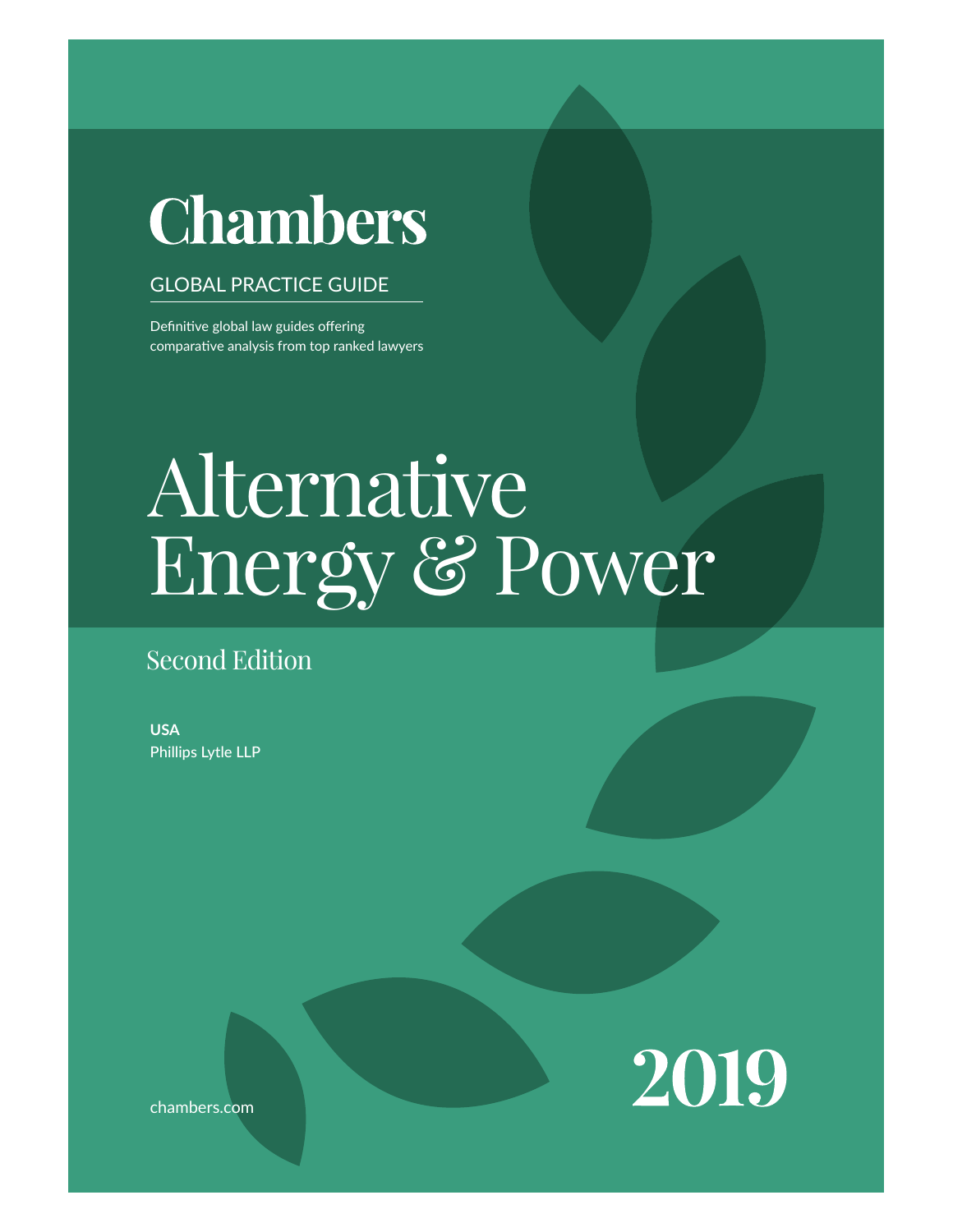# Law and Practice

*Contributed by Phillips Lytle LLP*

# **Contents**

|     | 1. General Structure and Ownership of the Power<br>Industry | p.4  |
|-----|-------------------------------------------------------------|------|
| 1.1 | Principal Laws Governing the Structure and                  |      |
|     | Ownership of the Power Industry                             | p.4  |
| 1.2 | Principal State-owned or Investor-owned                     |      |
|     | Entities                                                    | p.5  |
| 1.3 | Foreign Investment Review Process                           | p.5  |
| 1.4 | Principal Laws Governing the Sale of Power                  |      |
|     | <b>Industry Assets</b>                                      | p.5  |
| 1.5 | Central Planning Authority                                  | p.5  |
| 1.6 | Recent Material Changes in Law or Regulation                | p.6  |
| 1.7 | Announcements Regarding New Policies                        | p.6  |
| 1.8 | Unique Aspects of the Power Industry                        | p.7  |
|     | 2. Market Structure, Supply and Pricing                     | p.7  |
| 2.1 | Structure of the Wholesale Electricity Market               | p.7  |
| 2.2 | Imports and Exports of Electricity                          | p.8  |
| 2.3 | Supply Mix for the Entire Market                            | p.8  |
| 2.4 | Principal Laws Governing Market                             |      |
|     | <b>Concentration Limits</b>                                 | p.8  |
| 2.5 | Agency Conducting Surveillance to Detect                    |      |
|     | Anti-competitive Behaviour                                  | p.9  |
|     | 3. Climate Change Laws and Alternative Energy               | p.10 |
| 3.1 | Principal Climate Change Laws and/or Policiesp.10           |      |
| 3.2 | Principal Laws and/or Policies Relating to the              |      |
|     | Early Retirement of Carbon-based Generation p.10            |      |
| 3.3 | Principal Law and/or Policies to Encourage                  |      |
|     | the Development of Alternative Energy                       |      |
|     | Sources                                                     | p.11 |

| 4. Generation<br>p.12 |                        |                                               |      |
|-----------------------|------------------------|-----------------------------------------------|------|
|                       | 4.1                    | Principal Laws Governing the Construction     |      |
|                       |                        | and Operation of Generation Facilities        | p.12 |
|                       | 4.2                    | Regulatory Process for Obtaining All          |      |
|                       |                        | Approvals to Construct and Operate            |      |
|                       |                        | <b>Generation Facilities</b>                  | p.13 |
|                       |                        | 4.3 Terms and Conditions Imposed in Approvals |      |
|                       |                        | to Construct and Operate Generation           |      |
|                       |                        | Facilities                                    | p.13 |
|                       | 4.4                    | Proponent's Eminent Domain,                   |      |
|                       |                        | Condemnation or Expropriation Rights          | p.13 |
|                       | 4.5                    | Requirements for Decommissioning              | p.13 |
|                       |                        | 5. Transmission                               | p.13 |
|                       | 5.1                    | Regulation of Construction and Operation of   |      |
|                       |                        | Transmission Lines and Associated Facilities  | p.13 |
|                       | 5.2                    | Regulation of Transmission Service, Charges   |      |
|                       |                        | and Terms of Service                          | p.15 |
|                       | <b>6. Distribution</b> |                                               |      |
|                       | 6.1                    | Regulation of Construction and Operation of   |      |
|                       |                        | <b>Electricity Distribution Facilities</b>    | p.16 |
|                       | 6.2                    | Regulation of Distribution Service, Charges   |      |
|                       |                        | and Terms of Service                          | p.17 |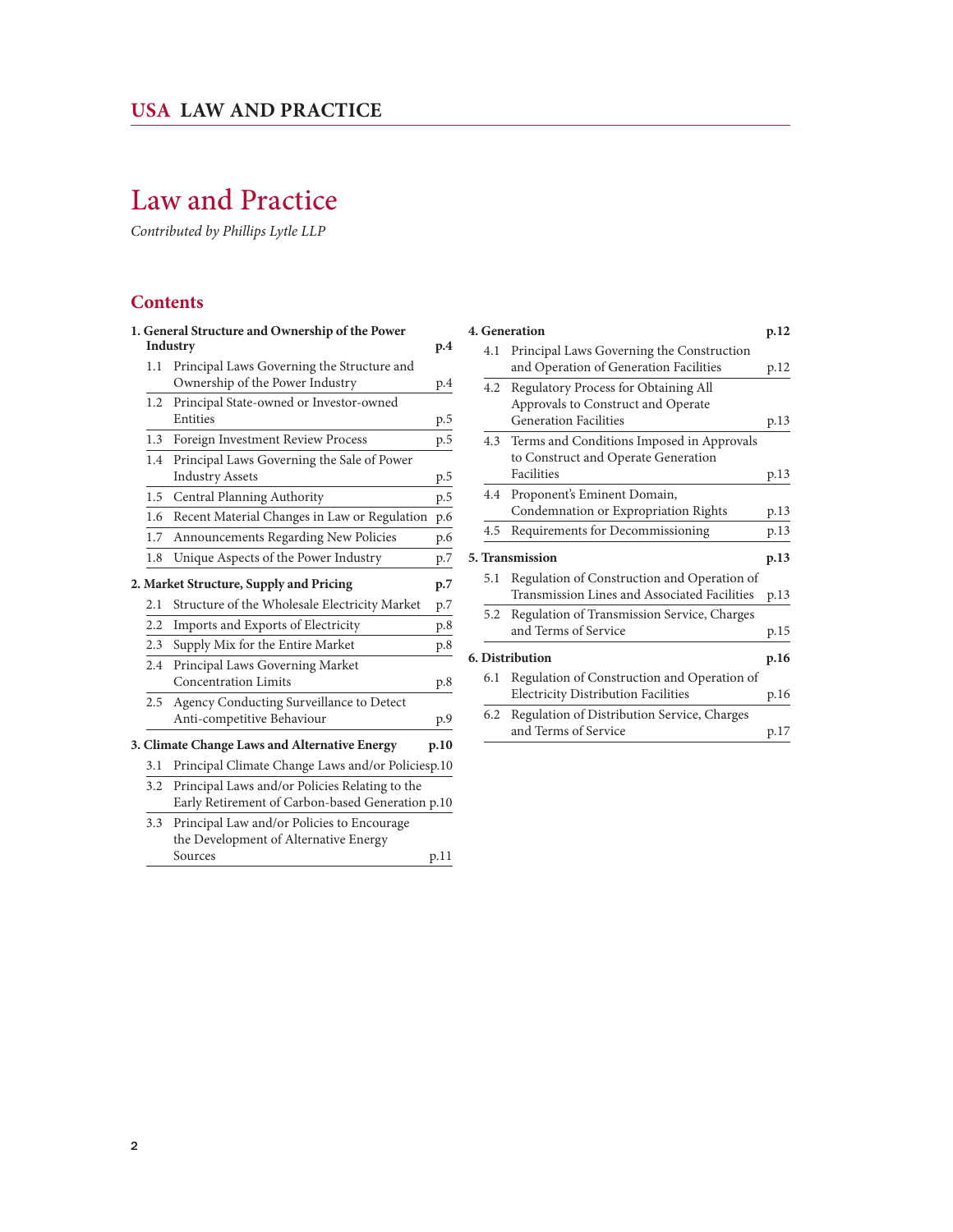**Phillips Lytle LLP** is a premier regional firm with a fastpaced energy practice that provides cutting-edge expertise to a wide range of utilities, developers, owners, pipeline companies, retail energy suppliers and financial partners involved in renewable and other energy projects. The firm has six offices across New York State, as well as offices in Washington, DC, Cleveland, Ohio and Ontario, Canada. Areas of expertise in the energy sector include public service commission and utility regulatory, siting, zoning and environmental, solar, wind, brownfield and landfill renewable energy projects, incentives, bonds and public finance, power purchase agreements, solar leases, microgrids, hydro, biomass, retail energy industry, enforcement and in-

### **Authors**



**David P. Flynn** is a partner and the leader of the firm's Energy and Environment Practice teams. With respect to energy, he advises clients on the financing, development and siting of solar, storage and wind projects as well as the licensing of hydropower projects.

Mr Flynn regularly speaks on energy topics across New York State and has strong connections with major energy and energy-related organisations, including the American Council on Renewable Energy (ACORE), the Business Council of New York State and Incubators for Collaborating & Leveraging Energy and Nanotechnology (iCLEAN). Mr Flynn graduated with a Juris Doctor degree, cum laude, from the State University at Buffalo Law School.



**Dennis W. Elsenbeck** is head of Energy and Sustainability for Phillips Lytle Energy Consulting Services. He provides consulting services on a broad range of energy-related opportunities encompassing a forward view of supply, distribution and

demand options. In his leadership role with a major US utility for nearly 30 years, he brings to Phillips Lytle insight, analytics and business perspectives on long-term policies and the economic landscape. Mr Elsenbeck assists clients with due diligence and regulatory compliance on energy transactions; regulatory counselling involving Public Service Commission proceedings; energy procurement and utility negotiations involving government entities and municipalities; procurement consulting regarding the reduction of energy costs and review of economic incentives; market-driven integrated resource planning, and identifying commercial and technical issues associated with energy-related opportunities. Mr Elsenbeck graduated with a Masters of Engineering from the University at Buffalo School of Engineering and Applied Sciences. He has his M.B.A. from the University of Rochester, as well as a B.S. in Industrial Engineering Technology from the State University of New York Polytechnic Institute.

vestigations and litigation and dispute resolution. Additionally, with the increase in energy expertise needed beyond the legal realm, the firm established Phillips Lytle Energy Consulting Services to assist clients in navigating the complex policies in the energy industry and provide guidance with respect to project development, transactional support, regulatory counseling to municipalities, and procurement consulting.

Significant research and editorial assistance for the following article was provided by Kathryn Gantley, JD, Cornell Law School (expected May 2020). SUNY New Paltz, BS, 2017.



**Thomas F. Puchner** is a partner at the firm and co-team leader of the Energy Practice Team. He focuses on energy and environmental law, with emphasis on regulatory matters, compliance, siting and regulatory litigation. Mr Puchner

frequently assists clients with matters before the New York State Public Service Commission (and other state utility commissions), the Federal Energy Regulatory Commission and the New York Independent System Operator and the courts. He regularly advises on matters related to development of renewable energy projects, including zoning approvals and SEQRA compliance, as well as proceedings under Public Service Law Article 10 (generation siting) and Article VII (transmission siting). Mr Puchner graduated with a Juris Doctor degree, magna cum laude, from Vermont Law School.



**Kevin C. Blake** is an attorney who focuses his practice on energy law, including advising clients on business development issues and the regulation of electricity, natural gas, and telecommunications before state and federal authorities. He has

worked on matters before the New York State Public Service Commission relating to regulatory oversight of distributed energy resource providers, electric vehicle charging infrastructure plans, renewable energy credits, energy efficiency programs, and retail supplier evidentiary hearings and complaint proceedings. Mr Blake graduated with a Juris Doctor degree from the University of Colorado Law School.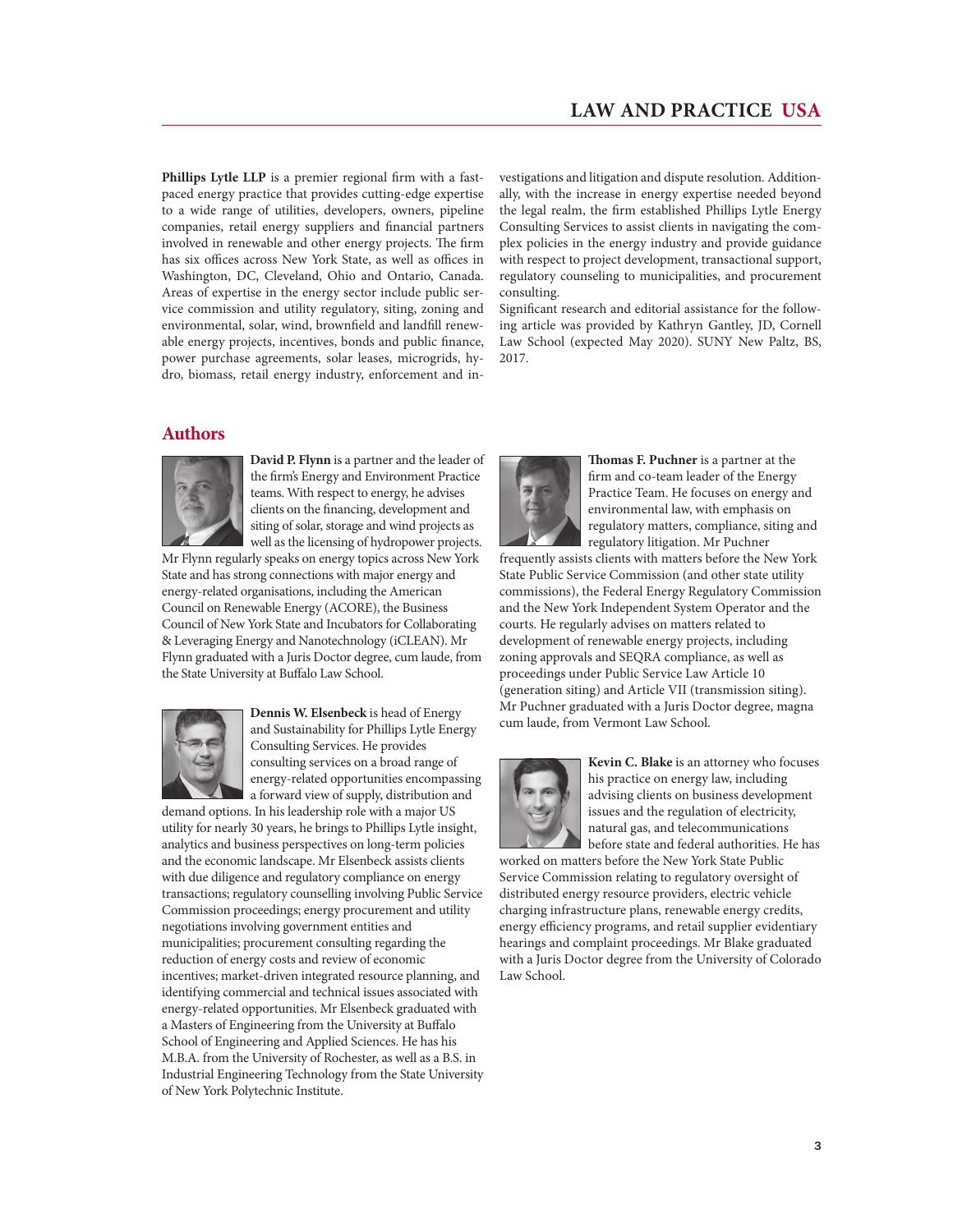# **1. General Structure and Ownership of the Power Industry**

#### **1.1 Principal Laws Governing the Structure and Ownership of the Power Industry**

The US power industry is comprised of four main segments: (i) generation, (ii) transmission, (iii) distribution and (iv) supply. No single entity sets policy for each segment. The US legal system operates according to the concept of shared sovereignty whereby governmental power is divided between state institutions and the federal government. Wholesale power markets and interstate transmission systems are generally governed by federal regulation, while retail power markets and distribution systems are generally governed by state regulation. The contours of state and federal jurisdiction are increasingly being blurred with the advent of new technologies and policies in the evolving 21st-century power industry.

More than any other governmental entity, the individual state utility commissions are the collective architects of the US power sector. State utility commissions are each uniquely structured, but are generally comprised of between three and seven members – who may be elected or appointed – with authority granted by either the state legislature or state constitution to balance policies and preferences related to reliability, affordability, environmental impacts, consumer protection, utility profitability and security. Federal laws and policies governing the power sector are typically implemented by the states, which are layered with independently generated state laws and policies, all of which are distilled and implemented by state utility commissions.

There are two broad classes of utilities in the USA – private investor-owned utilities (IOUs) and public utilities. Within each class are three general types. Private IOUs include vertically integrated, restructured and retail. Public utilities include municipal, co-operative and miscellaneous. Each class and type has a unique historical structure and legal framework.

Vertically integrated IOUs are for-profit shareholder-owned entities that take on the functions of generating, transmitting and distributing electricity to the customer and operate within a defined service territory as a regulated monopoly. In restructured states, the generation function has been opened up to competition such that retail customers can choose to receive energy supply from an alternative supplier, which is transmitted and distributed by the IOU. Restructured IOUs, therefore, operate primarily as transmission and distribution companies. In restructured states, a significant share of power is provided by merchant generators as many IOUs were required or incentivised to sell off most of their generation portfolio to make room for competition. The final category of privately owned utilities is competitive retailers that serve as commodity suppliers and brokers.

Public utilities are comprised of municipal utilities, cooperatives and uniquely structured miscellaneous entities. Municipal utilities are primarily distribution utilities that purchase wholesale power to serve their retail customers. Co-operatives are consumer-owned, not-for-profit entities that can be either distribution-focused businesses that serve member customers, or generation and transmission entities that serve distribution co-operatives. The final category of public utilities includes those that are the product of state and/or federal statute to provide utility services to a particular district, or to market electricity from certain hydroelectric dams.

Integrated IOUs and municipal utilities were the first to emerge in the late 1800s as commercial electrical generation and distribution became widespread. As early utility competition resulted in the construction of parallel redundant power lines and infrastructure, prices plummeted and many utilities were led to bankruptcy. Those that remained were granted a defined geographical service territory in which they could operate as a monopoly in exchange for government regulation under what is known as the 'regulatory compact'.

In the 1930s, President Franklin D. Roosevelt enacted a series of economic measures to counteract the effects of the Great Depression (the 'New Deal'), which included, among other things, passage of the Federal Power Act of 1935 (FPA), the Rural Electrification Act of 1936 (REA), and the creation of certain federally authorised public utilities. The FPA established jurisdictional boundaries between the federal government, which regulates wholesale sales and interstate transmission, and the states, which exercise authority through state utility commissions that oversee retail sales and distribution infrastructure. To promote electrification of underserved rural areas, the REA provided funding to a new class of utility – publicly owned co-operatives. Further electrification efforts were driven by the creation of various congressionally created federal corporations and authorities such as the Tennessee Valley Authority and the Bonneville Power Administration, among others, which generally fall into a broad class of 'miscellaneous' public utilities as each is uniquely structured and governed.

The Public Utilities Regulatory Power Act of 1978 (PURPA), created as a response to the 1970s energy crisis, encouraged conservation and created a market for non-utility power producers by requiring utilities, in certain circumstances, to purchase power generated by qualifying facilities. PURPA was implemented by each state, resulting in a range of regulatory regimes across the country. PURPA paved the way for a series of Federal Energy Regulatory Commission (FERC) orders which promoted open access to transmission facilities (Orders 888 and 889) and independent system operators (ISOs) (Order 2000). Beginning in the 1990s, a number of states further deregulated the vertically-integrated utility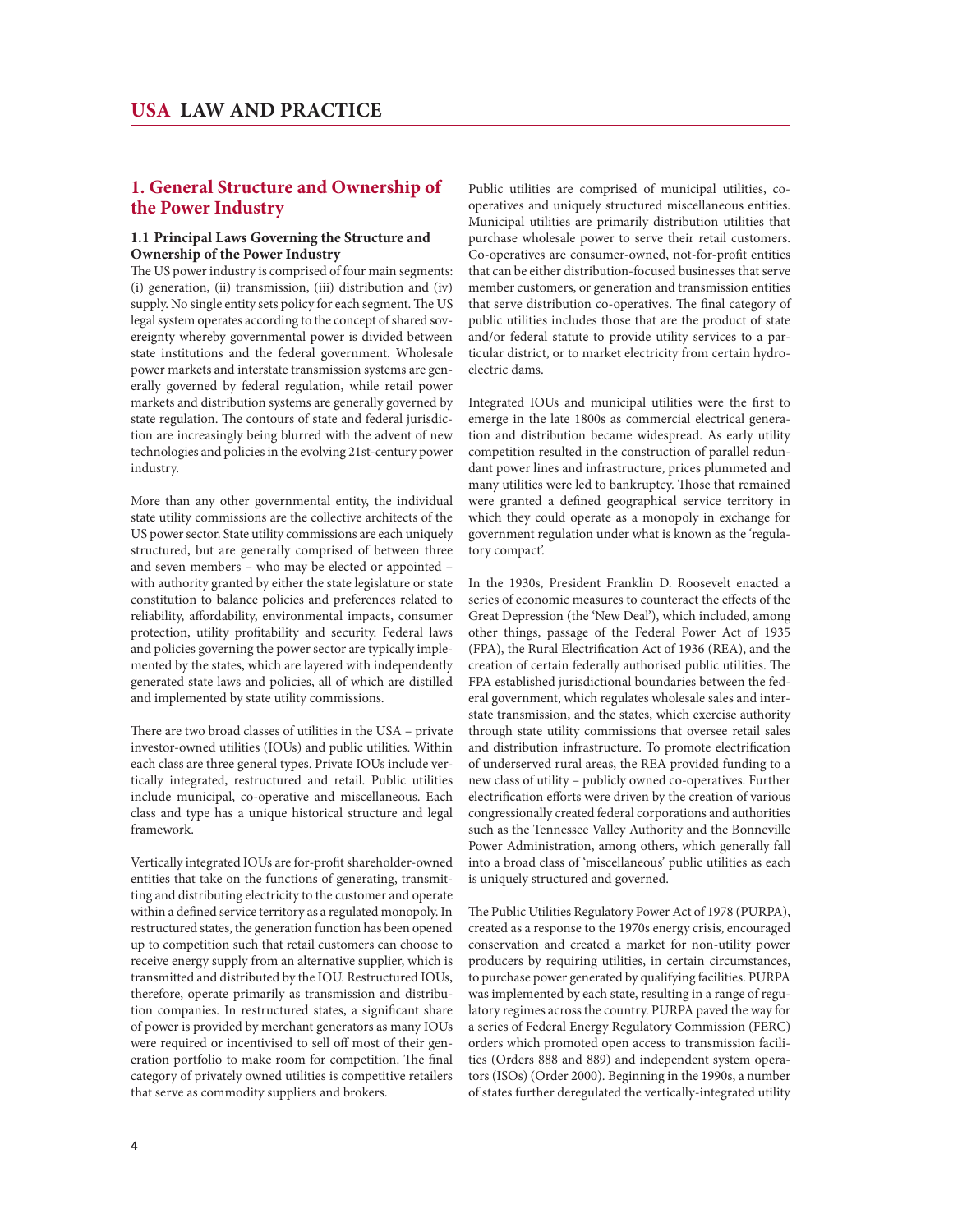sector such that now 16 states and the District of Columbia have active retail choice programmes.

The Energy Policy Act of 2005 (EPAct) represents one of the most significant pieces of federal legislation in the energy sector since the New Deal. It grants FERC enhanced authority to prevent market manipulation and abuse, assess extraordinary civil penalties, approve siting of major transmission projects and implement reliability standards across the county's electric grid.

#### **1.2 Principal State-owned or Investor-owned Entities**

The US electric industry is comprised of over 3,000 electricity providers, which include over 2,000 publicly owned utilities, over 800 co-operatives, nearly 200 IOUs and over 200 power marketers. The largest vertically integrated public utility holding companies include Duke, Southern Company, NextEra, Entergy, Dominion and Xcel. The largest restructured public utility holding companies include PG&E, Exelon, Edison International, Consolidated Edison, First Energy, National Grid and Northeast Utilities. The largest retailers include AEP, NRG, EFH, Exelon and ConEd. The largest public power systems, based on net generation, are the New York Power Authority, the Salt River Project and CPS Energy.

A list of IOUS can be found here: www.eei.org/about/ members/uselectriccompanies.

A list of large independent power producers and marketers can be found here: https://epsa.org.

A list of co-operatives can be found here: www.electric.coop/ our-organization/nreca-member-directory/.

A list of public power entities can be found here: www. publicpower.org/.

#### **1.3 Foreign Investment Review Process**

While US utilities or utility holding companies may have foreign ownership, and the US maintains – in principle – an 'open investment' policy, that policy has been tempered by concerns about national security. The 1988 Exon-Florio Amendment to the Defense Protection Act of 1950 authorises the President of the United States, through the inter-agency Committee on Foreign Investment (CFIUS), to review foreign investments that may impact national security, and block investment or impose certain conditions upon credible evidence of a security threat. Such executive decisions are not reviewable by state or federal agencies or courts. The Foreign Investment and National Security Act of 2007 (FINSA) enhances the Exon-Florio Amendment by broadly defining the type of infrastructure transactions covered and adding more stringent rules pertaining to review and investigation of foreign investments. In 2018, Congress enacted the Foreign Investment Risk Review Modernization Act (FIRRMA), which expands the scope of transactions covered under CFI-US's jurisdiction, including certain real estate transactions and investments involving personal data and critical infrastructure. The contours of CFIUS's jurisdiction will evolve as the agency promulgates new regulations implementing its authority under FIRRMA. Nuclear generating facilities are subject to enhanced scrutiny and oversight under the Atomic Energy Act, which generally prohibits issuance of a licence to a foreign person, corporation or government. Nuclear licence transfer requests are reviewed by the Nuclear Regulatory Commission to ensure there is no foreign control of safety-related activities under the licence.

#### **1.4 Principal Laws Governing the Sale of Power Industry Assets**

The sale of generation, transmission and distribution system assets, as well as the merger of industry entities generally requires federal and state approval. At the federal level, the sale, lease or disposition of facilities valued at over USD10 million under FERC's jurisdiction that are used for transmission or sale of electric energy in interstate commerce and generation assets making wholesale sales require FERC approval under Section 203 of the FPA. FERC approval is also required to effectuate mergers, acquisitions, or change in control of jurisdictional facilities. In examining such transactions, FERC reviews the effect on competition, rates, cross-subsidisation and whether the transaction is consistent with the public interest. To streamline the processing of certain transactions, FERC issues 'blanket authorisations' for certain dispositions of utility securities and contracts that make it easier for entities to engage in sales and purchases for investment purposes – eg, corporate reorganisations that do not present cross-subsidisation issues, or acquisitions by holding companies of voting securities so long as the acquiring company owns less than 10% of the outstanding voting securities. Additional requirements may apply to transactions involving nuclear generation facilities, which require NRC approval to effectuate an asset transfer. At the state level, state utility commissions are often required to approve acquisition or divestiture of power assets in accordance with state law and regulation.

#### **1.5 Central Planning Authority**

The USA does not have a central planning authority that oversees and administers the electricity supply and development of transmission facilities. The USA is broadly divided into three electric grids – the Eastern Interconnection, Western Interconnection and the Electric Reliability Council of Texas. Across those three grids are seven competitive wholesale power markets operated by the following FERCregulated organisations which provide non-discriminatory access to the transmission network: (i) the New York ISO; (ii) the California ISO; (iii) the Electric Reliability Council of Texas; (iv) New England ISO; (v) PJM Interconnection; (vi) Southwest Power Pool; and (vii) the Midcontinent ISO.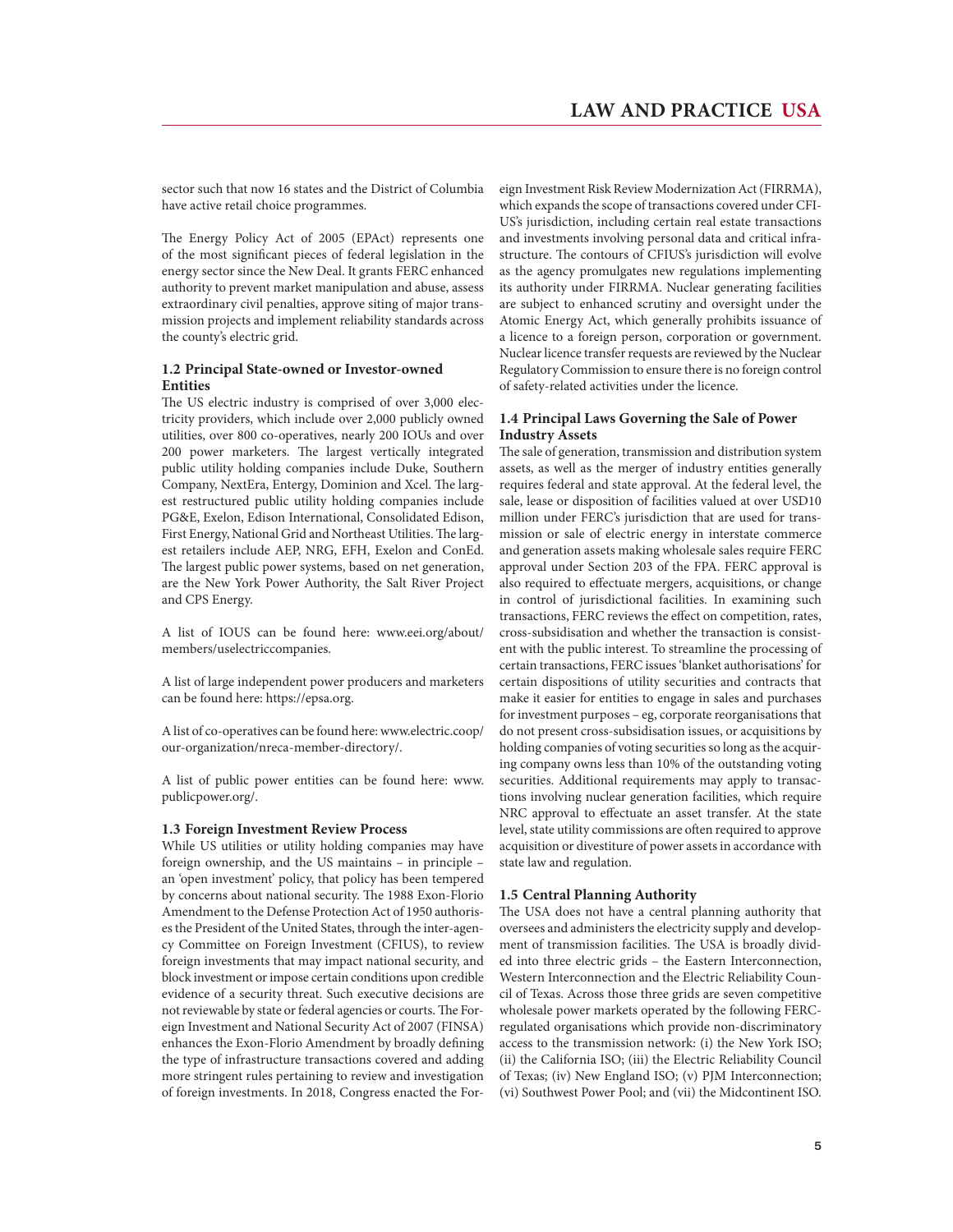These nine RTOs/ISOs serve two-thirds of the USA. Certain states in the South, Mountain West and Northwest did not join an RTO/ISO and continue to operate independently of the RTO/ISO wholesale markets. RTOs/ISOs are responsible for maintaining operation of the grid, ensure demand meets supply through capacity auctions and market mechanisms, and are governed by FERC tariffs, rules and regulations.

Neither FERC, nor RTOs/ISOs, are responsible for making resource mix decisions, as such authority lies solely with each state. Some states require utilities to perform integrated resource planning and demonstrate how utility infrastructure and investment will meet the needs of customers. Other states impose legislation and/or regulation to mandate or incentivise a certain resource adequacy mix. State-level policy regarding electric supply varies depending on geography, politics and statutory authority, as well as regulatory goals.

The EPAct empowered FERC with authority to ensure the reliability of the bulk power system. FERC certified the North American Electric Reliability Corporation (NERC) as the Electric Reliability Organization charged with developing and enforcing reliability standards for power system operation to ensure reliability through compliance audits, investigations and training.

#### **1.6 Recent Material Changes in Law or Regulation**

Material changes in law or regulation occur frequently at the state level, particularly with respect to the emerging role of alternative energy resources. At the federal level, several recent regulations have been promulgated that impact the power industry. FERC's Order 841, issued in February 2018, directed regional grid operators to remove barriers to participation of energy storage in wholesale markets by requiring RTOs/ISOs to establish rules that compensate flexible resources, such as energy storage located on the transmission system, distribution network or behind-themeter, that can provide value to the capacity, energy and ancillary services markets. FERC asserted its authority under the FPA to enable participation of storage in wholesale markets, setting forth the mechanism by which such resources should be compensated, along with the size and operational requirements guiding development of regional rules. In May 2019, FERC denied requests for rehearing of Order 841 and clarified its decision in Order 841-A by declining to adopt a state opt-out mechanism in light of the benefits storage can provide to the market. It also secured FERC's jurisdiction to regulate storage resources sited on the distribution system or behind-the-meter, and that any impact on retail activities would be legally permissible as a natural consequence of FERC's wholesale market regulation.

In July 2018, FERC issued Order 848 which directed NERC to modify its Critical Infrastructure Protection Reliability Standards (CIP) to broaden and improve mandatory reporting of cybersecurity incidents pertaining to operation of the bulk power system. The Order requires, among other things, reporting not only of incidents that compromise or disrupt systems, but even attempted breaches that could facilitate subsequent efforts to harm the grid. FERC approved the NERC-modified CIP-008-6 in June 2019.

In June 2019, EPA repealed the Obama administration's Clean Power Plan (CPP) and replaced it with the Affordable Clean Energy Rule (ACE). Unlike the CPP, which would have, among other things, established state-specific carbon reduction targets and allowed states to develop their own plans to achieve those targets through implementation of power plant efficiency improvements, fuel-switching and development of zero-emission generation sources, the ACE rule sets guidelines for states to establish unit-specific performance standards at certain coal-fired power plants, and focuses primarily on heat-rate improvements as the best system of emission reduction to reduce carbon emissions, rather than fuel-switching or renewable energy deployment.

#### **1.7 Announcements Regarding New Policies**

In April 2018, FERC commenced a new proceeding to review policies governing certification of natural gas transportation facilities under the Natural Gas Act (NGA). In particular, FERC is considering changes to how it reviews the environmental impacts of proposed projects, including whether and to what extent climate impacts – including indirect greenhouse gas emissions – should be considered as part of its determination of whether a project is in the public interest. In June 2019, the U.S. Court of Appeals for the D.C. Circuit ordered FERC to review the downstream greenhouse gas impacts of a pipeline project, citing to requirements in the NGA and the National Environmental Policy Act (NEPA) that FERC review reasonably foreseeable indirect environmental impacts as part of its environmental review obligations. See Lori Birkhead v FERC, No 18-1218 (D.C. Cir. decided 4 June 2019). As the D.C. Circuit and certain FERC Commissioners press for a deeper emissions analysis as part of the decision-making process, future rulings and orders may impact whether or not utilities decide to build new pipeline infrastructure to serve natural gas demand.

As federal environmental regulations continue to make slow, incremental progress, a number of state and local governments are pushing clean energy and climate policies on their own initiative, either to maintain operation of low-carbon generation or to deploy additional clean energy resources. A growing number of states are targeting 100% clean power in the coming decades, including New York, California, Nevada, Hawaii, Washington, New Mexico, Washington, D.C. and Puerto Rico. Furthermore, nearly 120 US cities have declared their intention to procure 100% of their power from renewable energy resources.

A growing number of states have recently enacted legislation creating Zero Emissions Credit (ZEC) programmes designed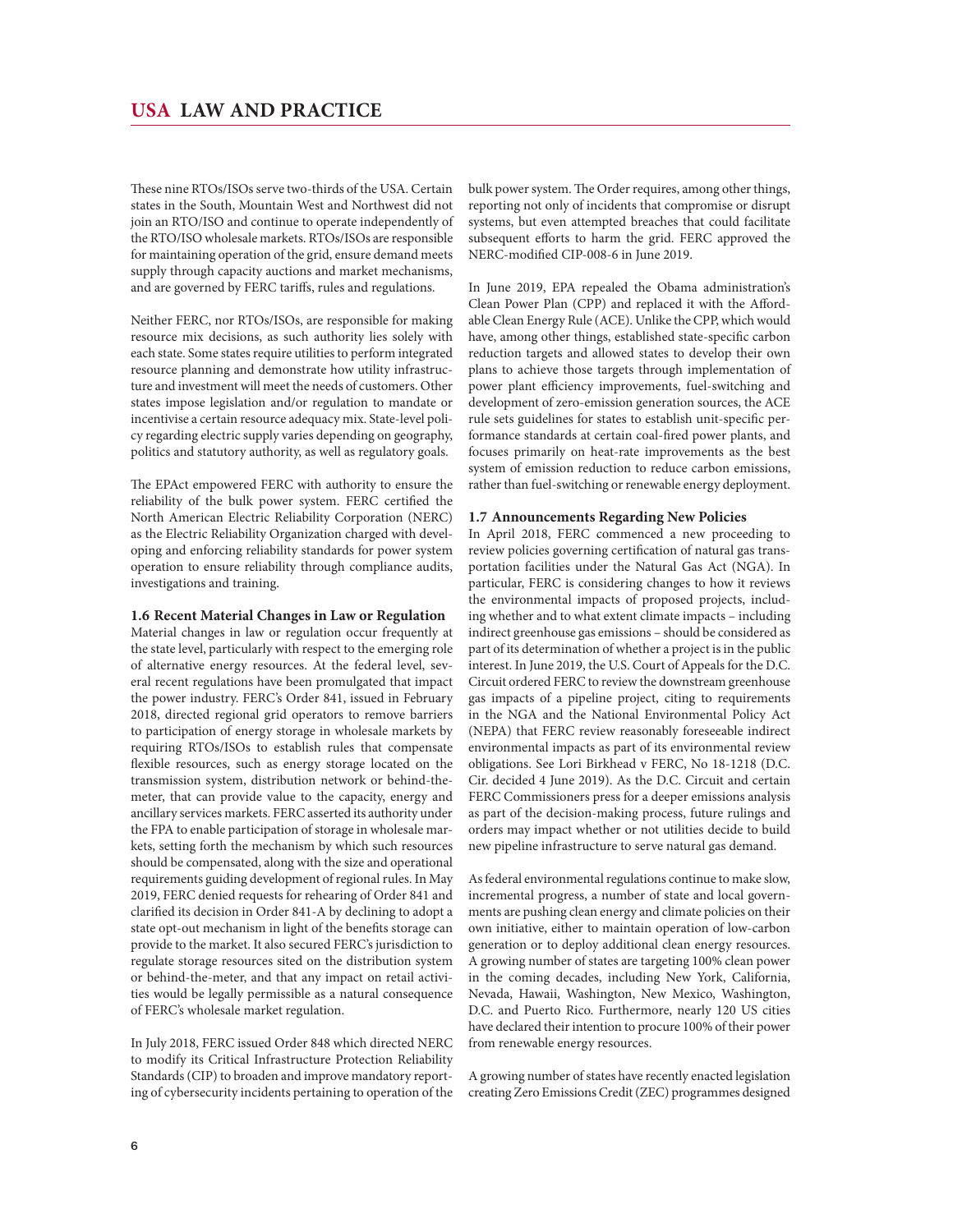to subsidise specific non-economic nuclear generation units by compensating them for their carbon-free attributes. The U.S. Supreme Court declined to hear challenges to New York's and Illinois' ZEC programmes, leaving in place the previous rulings from the Second and Seventh U.S. Circuit Courts, which rejected claims that the ZEC programmes intruded in FERC's jurisdiction over wholesale markets. Opponents of ZEC programmes may turn to tariff reforms or other relief from FERC in the coming years as further states implement similarly structured ZEC programmes.

#### **1.8 Unique Aspects of the Power Industry**

Investors and market participants should consider the powerful role played by state utility commissions in the architecture and development of the US power industry – particularly as technology applications trend towards smaller-scale distributed energy resources and locational value-based pricing mechanisms.

## **2. Market Structure, Supply and Pricing**

#### **2.1 Structure of the Wholesale Electricity Market**

The wholesale electricity market is regulated by FERC, an independent regulatory agency within the U.S. Department of Energy, which implements the FPA, NGA, NGPA and EPAct, among other statutes governing the utility industry. According to Section 201 of the FPA, the wholesale market encompasses all sales of electric energy made to any person for resale (16 U.S.C. § 824). The FPA requires that all rates for wholesale sales of electric energy in interstate commerce be just and reasonable and not unduly discriminatory or preferential.

FERC oversees three methods for setting wholesale rates. First, Section 205 of the FPA, codified at 16 U.S.C. § 824(d), requires public utilities to file their rates with the Commission. Second, Section 206 of the FPA, codified at 16 U.S.C. § 824(e), empowers FERC to, upon complaint or its own investigation, fix a new rate based on the cost of service when it determines that the existing rate is not just and reasonable or is unduly discriminatory or preferential; see www.gpo.gov.

A third method of rate-setting in wholesale markets is by an avoided cost under PURPA. Under PURPA, certain co-generation and small power production facilities that meet specific operating and ownership standards may become qualified facilities, and their power output must be purchased by an electricity utility. An avoided cost is the cost of the power purchased from the qualifying facility that is lower than the cost of the energy that the buying utility would generate itself or purchase from another source. Qualifying facilities are determined by FERC and are commonly limited to sources whose primary energy source is wind, hydro, solar, biomass, thermal or waste resources. These types of wholesale sales receive special rates and regulatory treatment by FERC.

Wholesale rates can also be set by the marketplace through bilateral contracts or power purchase agreements. Before an entity can make sales at such market-based rates, they must obtain market-based rate authority from FERC upon demonstration that the parties lack market power. FERC will review wholesale contracts to ensure that there is adequate competition in the wholesale market guaranteeing that contracts were freely negotiated. FERC also engages in oversight over wholesale markets by regulating the terms and conditions of wholesale market sales under FPA sections 205 and 206.

The US wholesale market is comprised of seven regional, centralised markets called RTOs and ISOs (collectively, RTOs/ISOs), and a patchwork of decentralised geographic areas that operate outside of a defined centralised operating authority.

FERC has encouraged creation of RTOs/ISOs, which have operational control, but not ownership, of transmission assets necessary to administer the wholesale markets. RTOs/ ISOs are required to, among other things, maintain operation of the grid, and are subject to enforcement by the NERC (North American Electric Reliability Corporation), which is the FERC-designated electric reliability organisation of the US. The seven RTOs/ISOs serve two-thirds of the USA. Certain states in the South, Mountain West and Northwest did not join an RTO/ISO and continue to operate independently of the RTO/ISO wholesale markets in individual utility control areas where wholesale sales are made on a competitive basis primarily by power purchase agreements and bilateral contracts. The utilities in these control areas remain subject to certain aspects of FERC's jurisdiction, and individual control area operators must co-ordinate amongst themselves to ensure region-wide service reliability. Certain service jurisdictions located in regions not within RTO/ISO regions have recently joined a quasi-RTO/ISO wholesale market called the Energy Imbalance Market.

In the seven RTO/ISO regions, wholesale prices are set by the centralised market using locational marginal pricing (LMP). LMP sets the marginal cost of energy for certain locations (or nodes) based on the operational characteristics of the nodal transmission system itself, incorporating the financial value of congestion, energy losses and the actual energy being transmitted. Security-constrained economic dispatch ensures least-cost energy is provided to each node by dispatching resources based on operational, reserve and transmission constraints to address reliability and system needs.

RTOs/ISOs also run capacity markets outside the traditional wholesale energy market to ensure reliable service through competitive auctions for capacity reserves. In capacity markets, generators will submit bids one year or more in advance to be paid for their willingness to provide electricity at any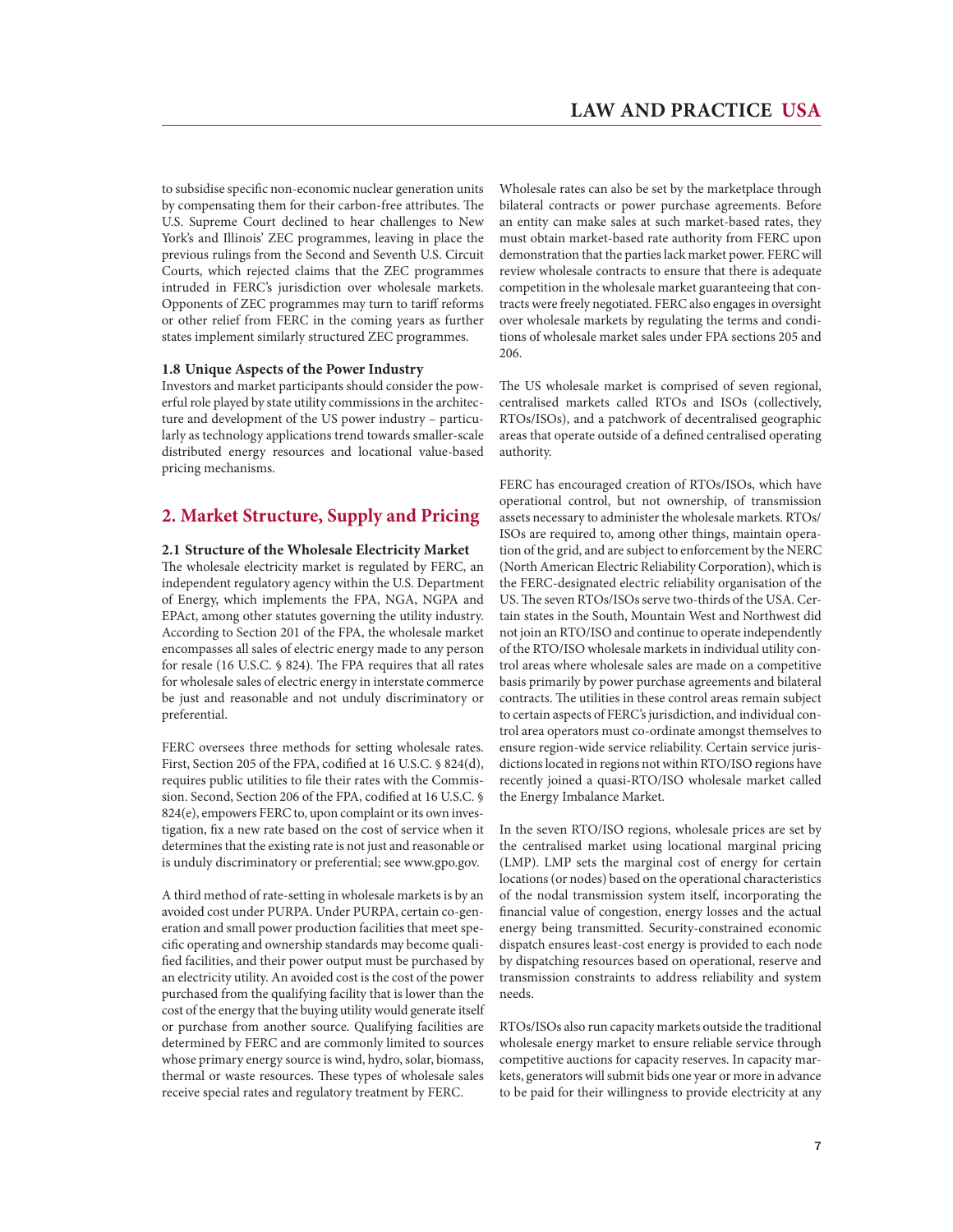time within the year. This is done to ensure that there are generators and adequate capacity available at peak demand.

Certain sales within RTOs/ISOs may be made on a cost-ofservice basis in limited circumstances where competition does not provide adequate price signals, or in non-RTO/ ISO regions where a seller may not have market-based rate authority and thus, must provide power under FERC-regulated prices.

#### **2.2 Imports and Exports of Electricity**

Transmission of electricity to a foreign country is regulated by FERC under Section 202(e) of the FPA (16 U.S.C. § 824a(e)). Upon application, the Commission may grant an order to authorise the requested exportation of electric energy. The Department of Energy has authority over emergency authorisations of electricity transmission; see 16 U.S.C. §  $824a(c)$ . Further, the Department of Energy oversees and is responsible for granting authorisation of importation and exportation of natural gas.

Electricity imported from a foreign country is not regulated by FERC or the Department of Energy, but by the state within which the importing facility is located; see 16 U.S.C. § 824a(f).

In 2017, the USA imported a combined total of 65 million MWh (megawatt hours) of electricity from Canada and Mexico. Of that total, approximately 9% of that electricity came from Mexico, and 91% from Canada. Meanwhile, the USA exported a total of 9 million MWh of electricity to Mexico and Canada in 2017. Of that total, 65% was exported to Mexico and 35% to Canada. In 2018, the USA imported about 3.6% of its total annual electric energy consumption. For more information, see U.S. Energy Information Administration (EIA).

#### **2.3 Supply Mix for the Entire Market**

The EIA estimates that, in 2018, approximately 4,178 billion kWh (kilowatt hours) of electricity was generated by utilityscale power plants of at least 1 MW in capacity, of which approximately 63% came from fossil fuels, with 20% from nuclear energy and 17% from renewable energy sources. An additional 30 billion kWh was generated in 2018 by smallscale solar photovoltaic systems under 1 MW capacity. The following is the relative contribution of each utility-scale fuel source to US electricity generation (see EIA: www.eia.gov/ tools/faqs/faq.php?id=427&t=3):

- $\bullet$  natural gas 35.5%;
- $\bullet$  coal 27.4%;
- $\bullet$  petroleum 0.6%;
- $\bullet$  nuclear 19.3%;
- $\bullet$  hydro 7.0%;
- $\bullet$  wind 6.6%;
- solar  $1.6\%$ ;
- $\bullet$  biomass 1.5%;
- $\bullet$  geothermal 0.4%;  $\bullet$  other sources - 0.3%.
- 

#### **2.4 Principal Laws Governing Market Concentration Limits**

The wholesale market concentration of electricity supply is regulated by a number of federal government agencies, principally FERC. FERC ensures competition in wholesale markets through, among other things, screening and authorising market participants that seek to make wholesale sales of energy, capacity and ancillary services at market-based rates. Negotiated rates will only be upheld if neither party has market power – the ability of one party to set prices above competitive rates due to their unilateral or coordinated ability to leverage undue influence on the market.

Market participants seeking market-based rate authorisation must file an application and receive approval from FERC, which may be granted if the applicant can demonstrate that it lacks, or has adequately mitigated, horizontal and vertical market power. FERC, has adopted two screens for determining whether a party has horizontal market power: (i) a pivotal supplier screen and (ii) a market share screen. Applicants that pass both screens are presumed to not have significant market power. Applicants that fail one or both screens are presumed to have significant market power, but may rebut that presumption through mitigation efforts or by providing a Delivered Price Test analysis.

The pivotal supplier screen is used to determine whether a supplier is pivotal to the market. A supplier passes the pivotal supplier screen if its uncommitted capacity is less than the net uncommitted capacity in the market. In other words, this screen asks whether capacity from other entities, including imports, will be sufficient to meet wholesale demand in the market absent influence from the party being screened.

The market share screen calculates a supplier's share of uncommitted capacity in the wholesale market, and if the supplier's share of uncommitted capacity exceeds 20% of the uncommitted capacity of the entire market, the supplier fails the screen and is deemed to have market power.

Market-based rate sellers must also demonstrate that they do not have vertical market power. FERC has determined that when an applicant owns, operates or controls transmission facilities, a FERC-approved Open Access Transmission Tariff (OATT) adequately mitigates vertical market power. As such, a market-based rate applicant must either be bound by a FERC-approved OATT or receive waiver of the OATT requirement, and certify that it has and will not create barriers to entry into the relevant market in order to demonstrate a lack of vertical market power.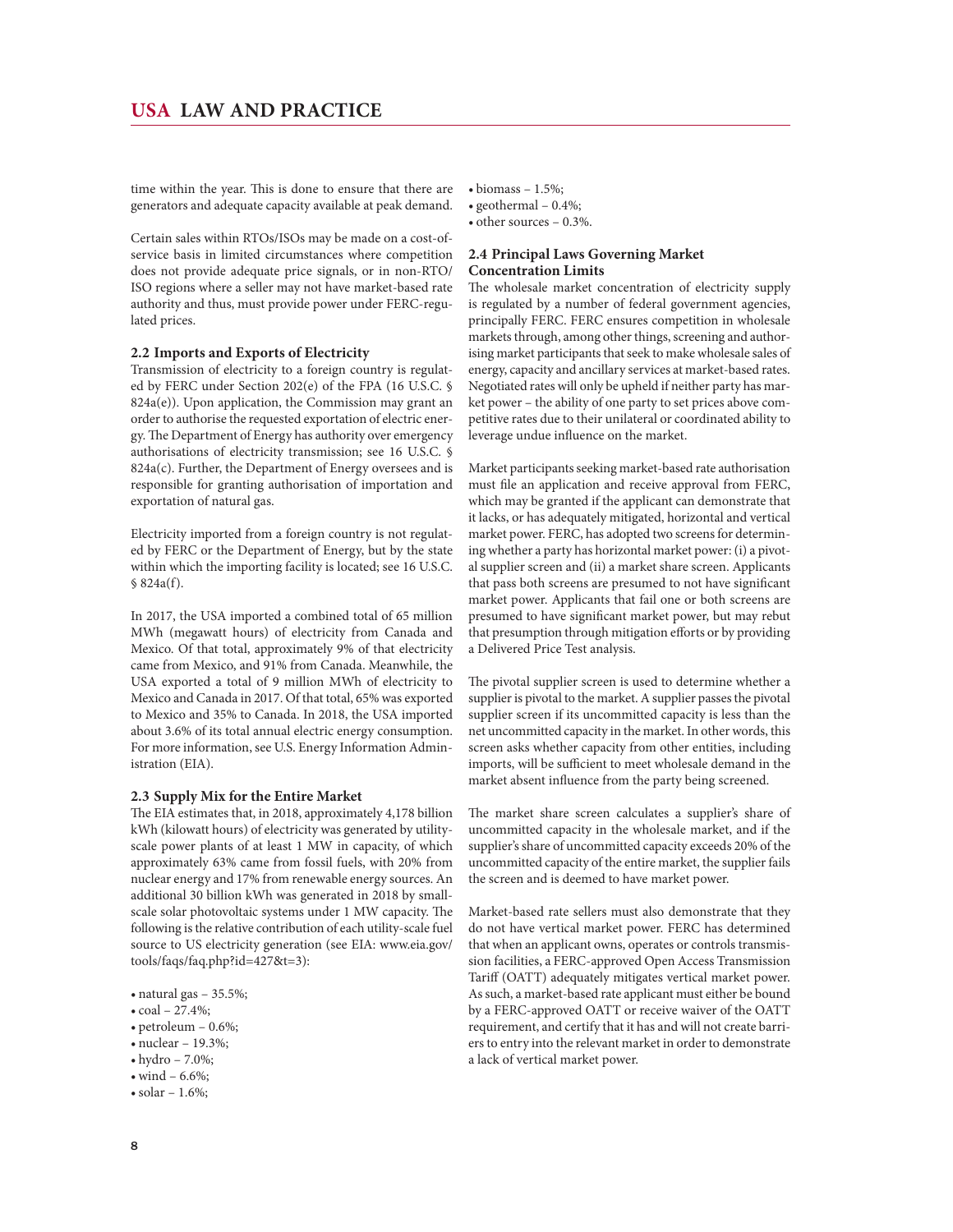FERC also regulates wholesale market concentration by overseeing mergers and acquisitions of public utilities to ensure that the merger's effect on competition, rates, regulation and cross-subsidisation is consistent with the public interest. Section 203 of the FPA mandates that public utility mergers, consolidations, acquisitions, sales and leases be authorised by the Commission. Certain transactions are only subject to FERC authorisation if in excess of USD10 million; 16 U.S.C. § 824b.

Pursuant to the EPAct, when ensuring that a transaction is consistent with the public interest, FERC must also ensure that a proposed transaction will not cross-subsidise any nonutility or associated company, or that such cross-subsidisation is consistent with the public interest.

FERC relies on the Herfindahl-Hirschman Index (HHI) – a commonly accepted measure of market concentration – to determine whether the proposed transaction will increase market concentration to exceed the relevant market's threshold concentration levels. To determine when a merger and acquisition transaction will have an anti-competitive effect – or increase market concentration above acceptable levels – FERC uses the HHI and its Merger Policy Statement (MPS), issued in 1996, to analyse the transaction. Used across industries, the HHI is a widely accepted measure of market concentration, calculated by squaring the market share of each firm competing in a given market, and summing the results. The MPS articulates methods for further computing market concentration, identifies safe harbour concentration levels and outlines the methods to be undertaken if a transaction failed either screen. These guidelines can be found at www. ferc.gov/industries/electric/gen-info/mergers/rm96-6.pdf.

Energy industry mergers and acquisitions are also subject to review by the Department of Justice (DOJ) and the Federal Trade Commission (FTC). While FERC's review of mergers and acquisitions is a relatively straightforward public interest inquiry, the DOJ and FTC will typically follow their 2010 Horizontal Merger Guidelines (HMG) for a more complex analysis. DOJ and FTC authorisation may still be required upon FERC's approval of a transaction. These guidelines can be found at www.justice.gov/atr/public/guidelines/hmg-2010.pdf.

State utility commissions may also have jurisdiction to review public utility merger and acquisition transactions. However, instead of focusing on the wholesale market, their review focuses on the impact on retail rates and the public interest.

#### **2.5 Agency Conducting Surveillance to Detect Anti-competitive Behaviour**

The EPAct significantly augmented FERC's authority to prohibit market manipulation, anti-competitive behaviour, and fraud. FERC remains the primary authority overseeing competition in the wholesale electricity markets, while a variety of other federal agencies, such as FTC or DOJ, may also have jurisdiction over electricity market participants, particularly over antitrust violations and criminal behaviour, as part of their generalised authority to regulate anti-competitive behaviour across a variety of market sectors in the USA.

In the EPAct, Congress enhanced and added sections to the FPA, NGA and NGPA, which prohibit manipulative or deceptive practices and provided for maximum civil penalties of USD1 million per day, per violation of rules, regulations and orders issued under those acts. It also expanded FERC's authority with respect to anti-competitive behaviour by expressly prohibiting fraudulent or manipulative acts by "any entity" in the sale or purchase of electric energy or sale or purchase of transmission services – not merely entities providing service under FERC-approved market-based rate authority; see 16 U.S.C. § 824v. The EPAct also expanded the scope of criminal provisions provided in the FPA and NGA by increasing the maximum fines and imprisonment sentences when FERC refers a case to DOJ to pursue a criminal prosecution.

FERC implemented its authority under the EPAct by promulgating the Anti-Manipulation Rule in Order No 670 in 2006. The Anti-Manipulation Rule broadly defines market manipulation to include conduct such as: (i) using or employing any device, scheme or artifice to defraud; (ii) making untrue statements or omitting to state material facts; or (iii) engaging in any act, practice or course of business that would operate as fraud or deceit upon another entity – see 16 U.S.C. § 824v.

For market surveillance and enforcement, FERC has an Office of Enforcement (OE), which is comprised of scientists, engineers, attorneys, auditors, financial analysts and energy analysts. The OE has four divisions: the Division of Investigations; the Division of Audits and Accounting; the Division of Energy Market Oversight; and the Division of Analytics and Surveillance. Each division oversees a variety of functions, including ensuring compliance from market participants, initiating and executing investigations, providing warning of vulnerable market conditions, maintaining an Enforcement Hotline to informally resolve disputes, and advising the Commission on enforcement and compliance issues.

Further, ISOs and RTOs have a significant role in ensuring competitive wholesale electricity markets by employing market monitors to detect market manipulation. Each ISO/RTO has approved of Market Monitoring Plans, which implement a variety of activities designed to assess and improve wholesale electricity market competition. Similar to the functions of FERC's OE, RTO/ISO monitoring system functions include monitoring and ensuring compliance with market rules and procedures; gathering data; evaluating and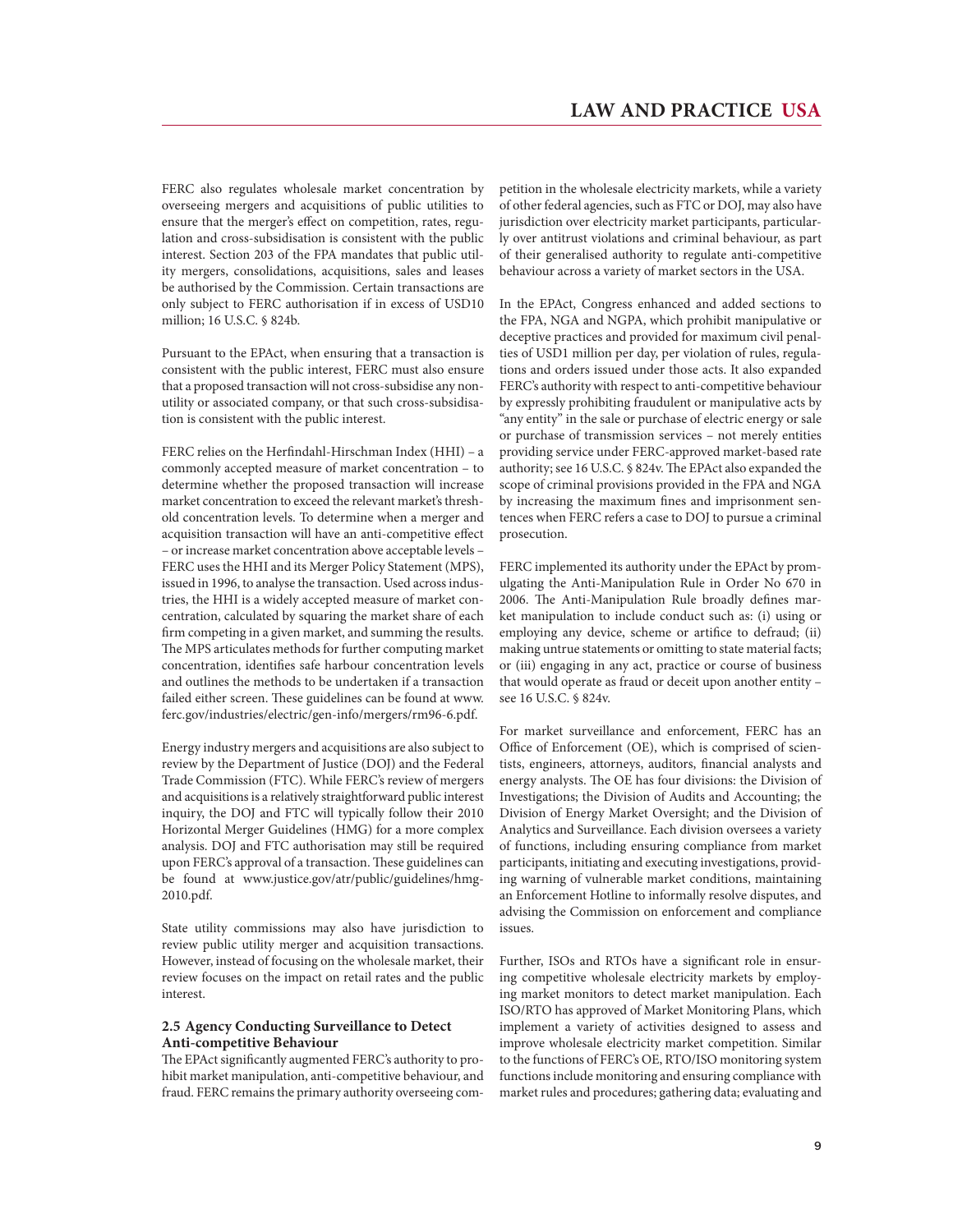reporting on market performance; proposing rule changes to improve market operation and performance; and, in some cases, employing mitigation measures and sanctions where authorised. Strengthening the role of these market monitors, under 18 C.F.R. § 35.41(b), market participants must provide accurate information, and must not submit false or misleading information or omit material information to market monitors.

For additional guidance on FERC's Anti-Manipulation Rule, see FERC Order No 670: http://elibrary.ferc.gov/idmws/ common/opennat.asp?fileID=10932497.

# **3. Climate Change Laws and Alternative Energy**

**3.1 Principal Climate Change Laws and/or Policies** While the USA lacks a unified comprehensive federal approach to climate change, a number of federal and state laws and programmes are directed at limiting carbon emissions and advancing clean energy deployment. Holistic, market-based approaches to address climate change at the federal level have been debated for decades, but have not been adopted.

In the USA, Congress has the authority to address climate change through legislation and appropriation of funds, while the executive branch implements existing law through regulation and development of programmes. The primary federal laws regulating aspects of climate change and the power industry are the Clean Air Act (42 U.S.C. § 7401), the EPAct, the Consolidated Appropriations Act of 2016 and the Energy Independence and Security Act (42 U.S.C. § 152).

The CAA was enacted by Congress to protect the public health and welfare from a number of common air pollutants that come from a variety of pollution sources, such as industrial manufacturing, vehicles and electricity consumption. The CAA requires the Environmental Protection Agency (EPA) to implement rules and regulations to reduce the emission of such air pollutants, including carbon dioxide and methane. The EPAct regulates energy production in the USA, including renewable energy, energy efficiency, nuclear energy and security matters, oil and gas, and electricity. Significantly, the EPAct provides tax incentives and loan guarantees on infrastructure development for particular energy sources. The Consolidated Appropriations Act of 2016 retroactively reinstated and extended several renewable energy tax incentives for certain renewable sources, including the Production Tax Credit (PTC) and Investment Tax Credit (ITC). The Energy Independence and Security Act of 2007 was enacted with the goal of improving vehicle fuel economy and reducing US petroleum dependence by increasing renewable energy fuel sources. Among other things, the Energy Independence and Security Act: provides for funding research in renewable energy and carbon capture technologies; implements a biomass fuel standard; and mandates an increase in energy efficiency of new buildings, products and vehicles.

In the absence of a comprehensive federal climate change policy, a number of individual states have enacted legislation aimed at curbing greenhouse gas emissions and advancing clean energy deployment. Currently, 29 states, plus the District of Columbia, have adopted legislation with the goal of addressing climate change. While each state takes a different approach, many have generally taken a market-based or performance-standard approach. Current state legislation includes greenhouse gas emission targets, carbon pricing such as cap and trade policies, electricity portfolio standards, energy efficiency and decoupling policies, and transportation policies such as low-carbon fuel standards. Some states have grouped together in co-operative agreements, such as the Regional Greenhouse Gas Initiative (RGGI), wherein carbon emissions from fossil power plants 25 MW or larger are capped and traded in regional carbon allowance markets.

In addition to state and federal regulations affecting climate change, the USA has signed a number of international agreements that seek to address climate change. The latest in a series of international agreements on climate change, within the United Nations Framework Convention on Climate Change, is the Paris Agreement of 2015 (Paris Agreement). Pursuant to the Paris Agreement, the USA set targets to reduce greenhouse gas emissions to 17% below 2005 greenhouse gas levels by 2020, and 28% below 2005 levels by 2025. However, under the Trump administration, the USA is in the process of removing itself from the Paris Agreement.

#### **3.2 Principal Laws and/or Policies Relating to the Early Retirement of Carbon-based Generation**

In 2015, the Obama administration's EPA promulgated the CPP, which leveraged EPA's authority under the CAA to establish greenhouse gas emission reduction targets for each state and would have required each state to promulgate a state-specific plan to meet its target. However, in February 2016, a divided Supreme Court issued a rare stay on the implementation of the CPP and in June 2019, the EPA, under the Trump administration, replaced the CPP with the ACE. ACE provides states with new emission guidelines for developing performance standards on carbon emission reduction from existing coal-fired electric generators. While the CPP would have set emissions caps for each state, ACE takes a narrower approach by recommending efficiency improvements for individual power plants.

At the state level, various forms of legislation have been implemented to address carbon emissions and encourage early retirement of carbon-based generation. A number of states have entered into a RGGI, a market-based initiative to cap and reduce the power sector's carbon emissions. Based on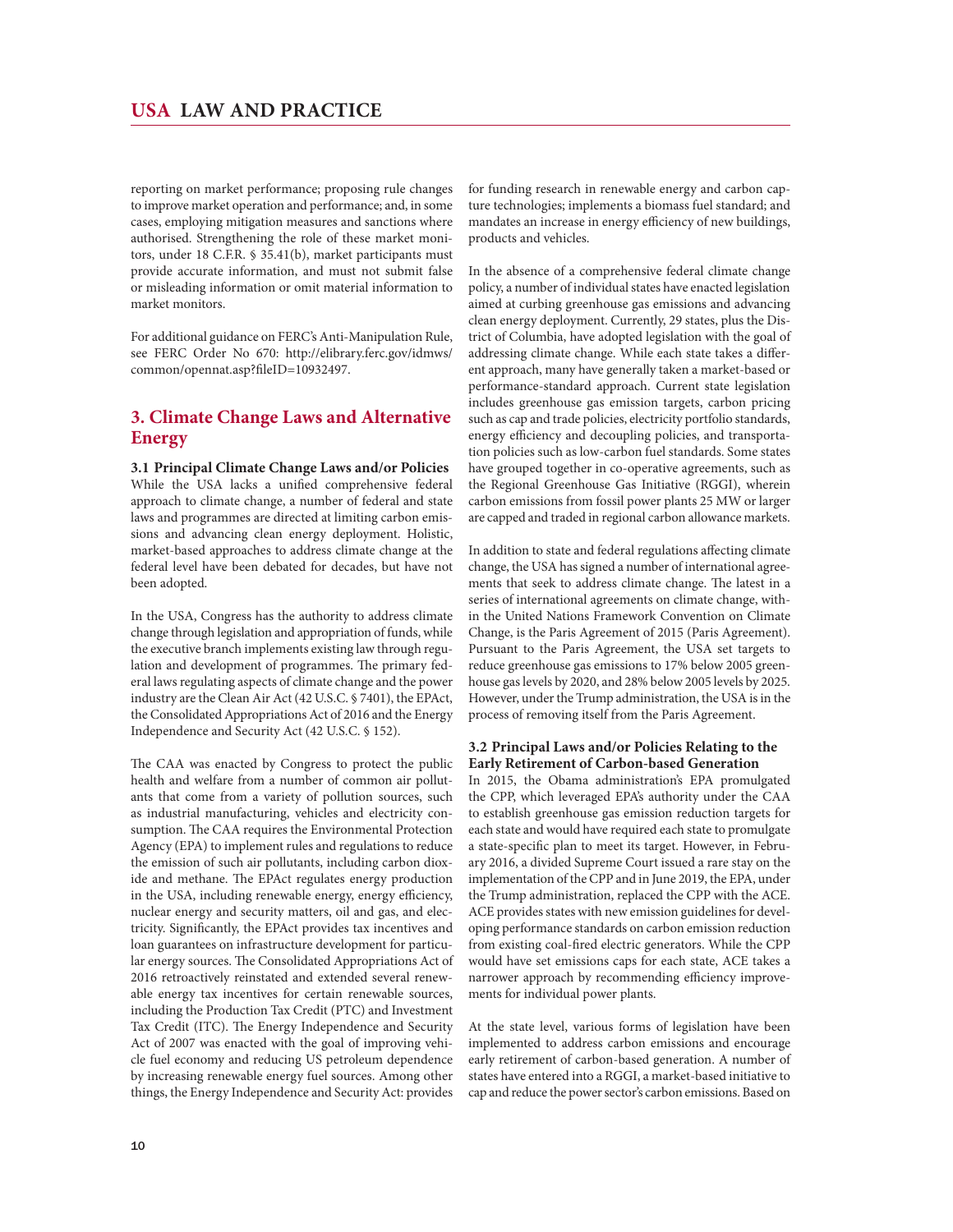the RGGI Model Rule, each participating state has a Budget Trading Program comprised of carbon emissions limits and allowance auctions. In RGGI states, fossil-fuel-fired electric generators that have a capacity of 25 MW or greater must hold allowances equal to that of their carbon emissions for a three-year period. Each year, the carbon emission allowance cap is reduced by 3% until 2020. Post-2020 cap levels have been established in RGGI's Model Rule Amendments. The proceeds from allowance auctions are invested in energy efficiency and renewable energy resources. While RGGI rules only apply to electric generating facilities, California has a similar programme that applies to a broader range of carbon-emitting facilities.

Another market-based state legislative approach to reducing carbon emissions is demand-side management (DSM) and/or non-wires alternatives (NWA) programmes. These programmes are designed to encourage electric utility consumers to modify their electricity consumption patterns. DSM can reduce peak demand and smooth load curves to decrease reliance on fossil-fuel-fired electric generators, while NWAs can defer or replace the need for traditional utility investments.

Additionally, RTOs and ISOs have rules regarding the retirement of generating facilities. Facilities necessary for reliability are not retired before the loss of electric energy can be replaced. There are several considerations that go into retiring a generation facility, including the age of the generating unit, capital and operating costs, market conditions, environmental restrictions and compliance costs. While FERC does not have authority over the retirement of most generation facilities, the Commission does mandate reliability standards under FPA § 215; see 16 U.S.C. § 824o. As such, RTOs and ISOs must assess the reliability of a retiring generating facility, and if applicable, can compensate units that are required to run past their preferred retirement date through reliability-must-run contracts.

#### **3.3 Principal Law and/or Policies to Encourage the Development of Alternative Energy Sources**

The most significant federal incentives that encourage alternative energy development are the ITC and the PTC. As amended by the Consolidated Appropriations Act of 2015, the ITC provides a 30% tax credit for solar technologies, fuel cells and small wind turbines installed on residential and commercial properties. The ITC also provides a 10% tax credit for installed geothermal, microturbines, and combined heat and power systems. The PTC provides a tax credit for electricity generated by qualified energy resources and sold by the taxpayer to an unrelated person. For wind, geothermal, closed-loop biomass and solar systems not also claiming the ITC, the tax credit is USD0.023 per kWh, and for other eligible technologies is USD0.012 per kWh. These rates are administrated by the Internal Revenue Service, and are adjusted for inflation based on 1993's USD0.015 per

kWh rate. The percentage tax credit available under the ITC is being reduced annually. While the PTC provides credits based on the amount of energy generated by qualifying facilities, the ITC credits are based on the upfront capital expenses of building and installing qualifying facilities. The PTC originally expired at the end of 2013, but was extended first by the Tax Increase Prevention Act of 2014, then by the Consolidated Appropriations Act of 2016. This allowed PTC-eligible facilities to claim the ITC tax credit in lieu of the PTC through the end of 2016, and the end of 2019 for wind facilities. Based on the technology, the largest tax credit available to developers after 2022 is 22%, and some technologies may no longer qualify for the ITC.

Another significant driver of renewable energy deployment are state-enacted Renewable Energy Portfolio Standards (RPS), variations of which have been implemented by 36 states plus the District of Columbia. An RPS is a state mandate requiring that a particular percentage of energy supply to retail customers be from renewable energy sources. The elements of an RPS programme vary by state as to which resources are eligible, how retail sales are measured, which types of utilities are subject to the mandate, whether there are cost caps to limit customer bill impact, and so on. Utilities subject to RPS mandates may either build qualifying renewable energy generation, purchase RECs, or pay alternative compliance payments and/or penalties. A growing number of states have recently enacted legislation creating ZEC programmes in which subsidies are provided to non-economic nuclear generation units. While structurally different depending on the state, ZEC programmes are generally closed markets in which ZECs are assigned to particular nuclear generating facilities to provide a stable income stream rather than to incentivise build-out of alternative energy resources.

Property-assessed clean energy (PACE) programmes are another model for innovative renewable energy financing. PACE programmes are created by cities or counties that designate a financing district, whereby property owners may voluntarily sign up for financing to install energy projects or make renewable energy improvements on their property. PACE financing allows property owners to make improvements without large upfront expenses. Property owners gradually repay improvement or installation costs over a set period of time, which are secured by the property itself and paid as an addition to the property owner's tax bills. Repercussions for non-payment are the same as those for failure to pay property taxes, and any subsequent owner to the land must be willing to fulfill the obligations of the property owner upon sale or transfer of the land.

See links below:

<sup>•</sup> www.nyserda.ny.gov/All-Programs/Programs/Clean-Energy-Standard.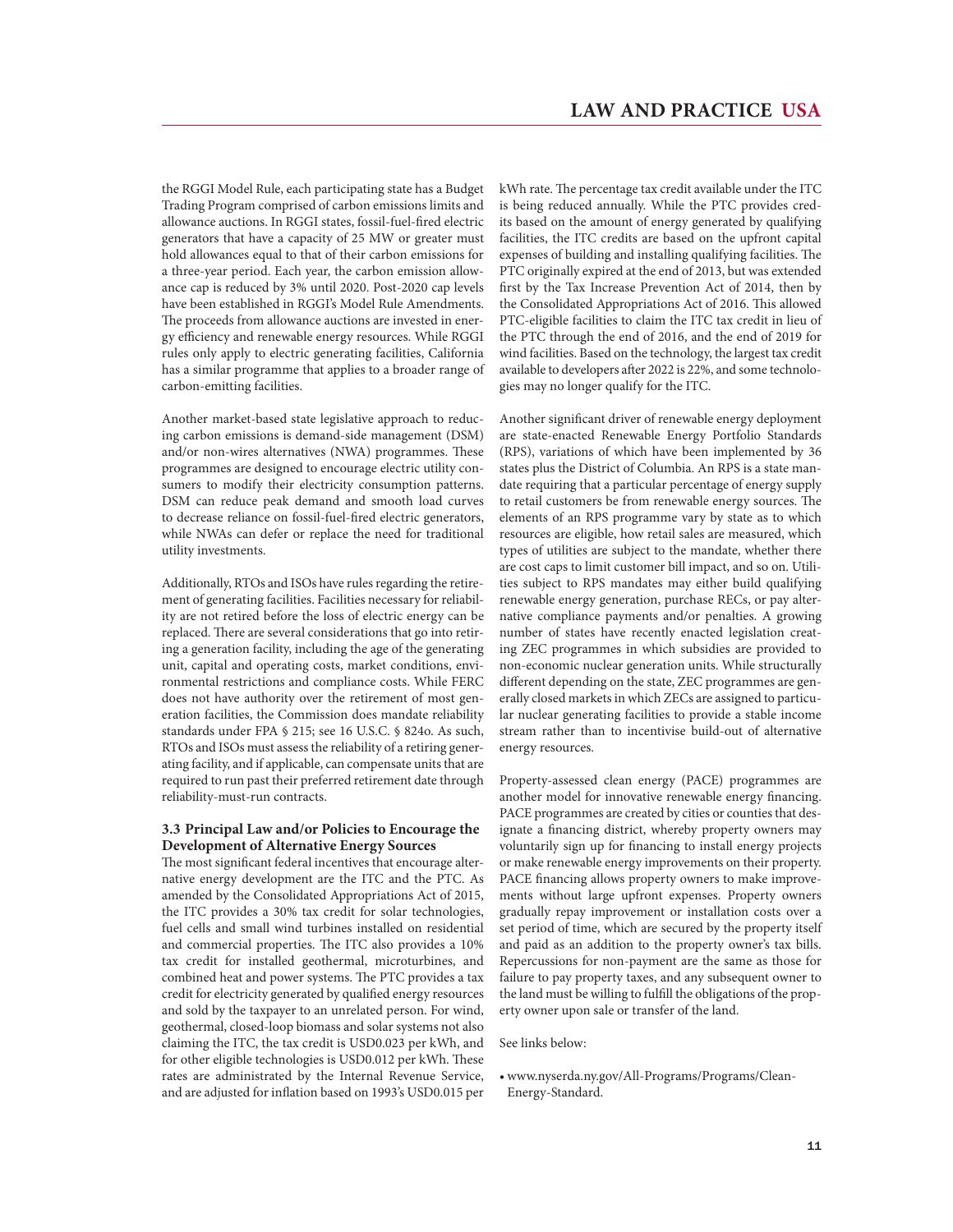- $\bullet$  https://puc.vermont.gov/electric/renewable-energystandard.
- www.energy.ca.gov/programs-and-topics/programs/ renewables-portfolio-standard.
- twww.energy.gov/eere/slsc/property-assessed-cleanenergy-programs.

# **4. Generation**

#### **4.1 Principal Laws Governing the Construction and Operation of Generation Facilities**

The system of laws applicable to the construction and operation of generation facilities varies depending on the type of facility and its location. For the purposes of this discussion, distinction is drawn between offshore facilities and onshore facilities.

#### **Onshore Facilities**

State law will be the primary authority for the construction and operation of onshore generation facilities. Applicable laws generally take the form of (i) public utility law regulatory authorities, (ii) local/state permitting laws, and (iii) state environmental review laws.

In the first category, some states require that electric generating facilities obtain a Certificate of Public Convenience and Necessity (CPCN) or similar approval for generating facilities prior to construction and operation under the state's public utility laws. In the second category, local permitting may be required from the municipality where a facility will be sited in the form of a special use permit or similar approval under local zoning laws. In some states, permitting is governed by a centralised ('one-stop') siting board that may supersede some or all local permitting authorities. These are intended to streamline the permitting review process. In the third category, various state environmental review acts (or mini-NEPAs) apply, which generally resemble the federal NEPA. If a federal permit is involved and the project may result in discharge into waters of the USA, a Clean Water Act (CWA) Section 401 Water Quality Certification will be necessary.

Projects may also implicate federal authority. Specifically, where onshore projects involve federal lands, authorisation from the United States Department of Interior (DOI), Bureau of Land Management (BLM) or United States Forest Service may be required. Depending on potential impacts, involvement by various consulting agencies may be necessary under the Endangered Species Act, Migratory Bird Treaty Act, Bald and Golden Eagle Protection Act, and the Clean Water Act. Where federal action is involved, environmental review under NEPA will also be necessary. See www. blm.gov/programs/energy-and-minerals/renewable-energy and https://ceq.doe.gov/.

#### **Offshore Facilities**

Offshore generation facilities are routinely being proposed in the offshore areas of coastal states throughout the country. The Block Island Wind Farm – the country's first offshore wind farm – began operating off Rhode Island in 2016. The applicable laws for offshore facilities can be divided based on whether they are proposed for federal waters or state waters. Pursuant to the Submerged Lands Act of 1953, 43 U.S.C. Section 1301 et seq, states regulate coastal waters in the areas within three miles from shore. Federal regulatory authority is applied beyond that point to the limits of the USA's jurisdiction. Section 388 of the EPAct gave the U.S. Secretary of the Interior authority over offshore renewable energy facilities (including all energy resources other than oil and gas and minerals) in federal waters. In general, the DOI, Bureau of Ocean Energy Management (BOEM) issues leases, easements and rights of way for renewable energy development in federal waters pursuant to its regulations. Projects also typically require approval from the United States Army Corps of Engineers under Section 10 of the Rivers and Harbors Act (RHA) (obstructions to navigation in 'navigable waters') and Section 404 of the CWA (discharge of dredged or fill material). As with onshore facilities, offshore federal actions that may affect the environment require compliance with NEPA. In some cases, federal agencies have prepared programmatic environmental impact statements that are intended to streamline the environmental review process.

For offshore facilities within state jurisdiction, construction and operation of renewable generation projects will be governed by applicable state laws, including a state's 'mini NEPA', which generally provides for review, analysis and sometimes mitigation of environmental impacts associated with government action. State laws may also provide for the necessary easement, lease or other right to use state-owned land underwater. On the federal side, such projects require federal RHA Section 10/CWA Section 404 permitting (due to installation of facilities in navigable waters), which will also trigger compliance with NEPA. Finally, a CWA Section 401 State Water Quality Certificate will be needed for projects that require RHA Section 10/CWA Section 404 permits.

For federal projects requiring an environmental impact statement under NEPA, several recent federal streamlining provisions may apply. Executive Order 13807 creates a framework for 'One Federal Decision' and sets an average time frame of not more than two years for an EIS process. DOI Secretarial Order 3355, issued in response to Executive Order 13807, sets a page limit of 150 pages (300 for complex projects) and a one-year timeline for EISs. Both orders are broadly applicable to "infrastructure projects," which includes renewable energy.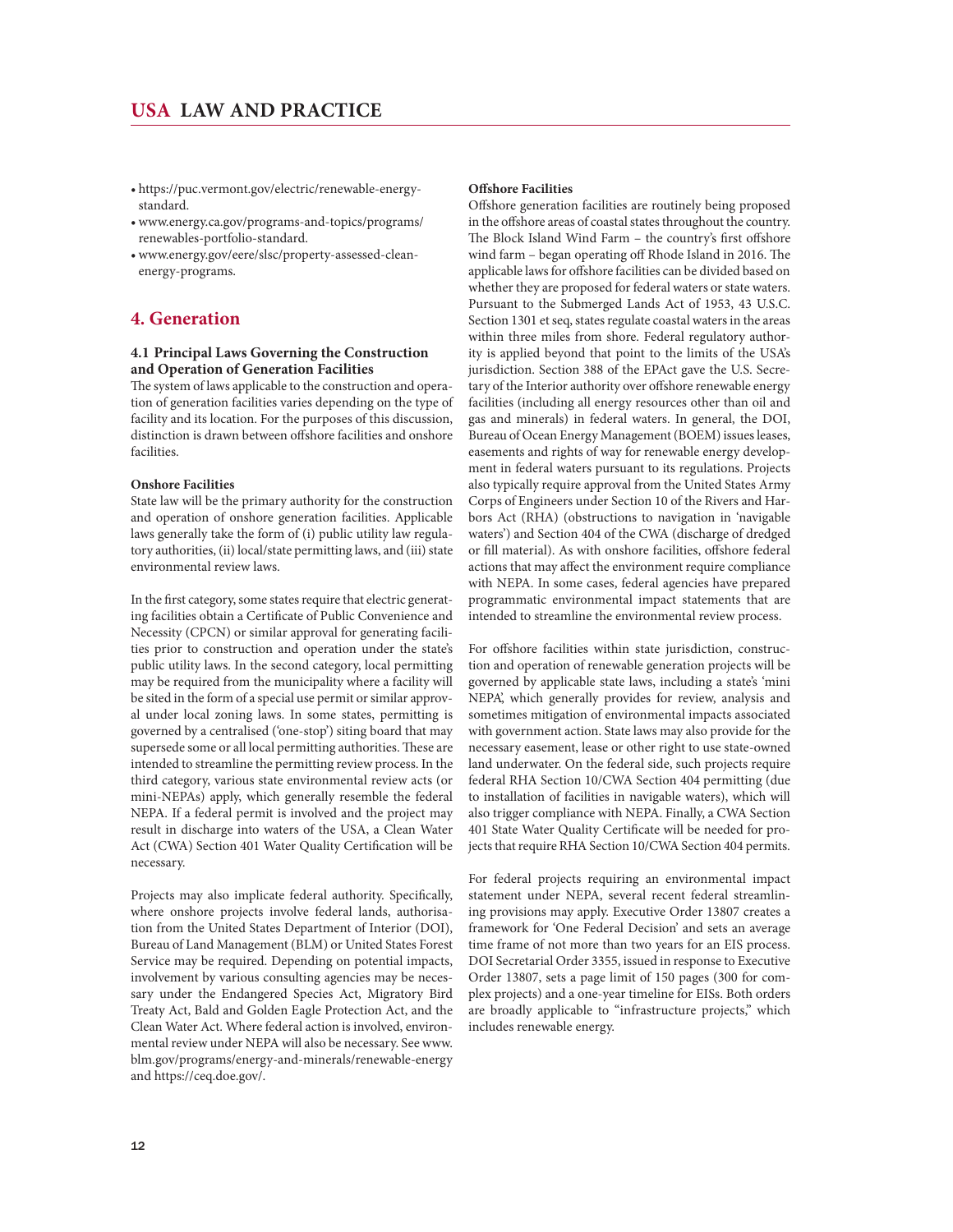#### **4.2 Regulatory Process for Obtaining All Approvals to Construct and Operate Generation Facilities**

As noted above, local, state and federal approvals may be required to construct and operate electric generation facilities. In many states, the applicant will need a CPCN or its equivalent from the state utility commission. As part of the CPCN proceeding, or as a separate process, an applicant will likely be subject to review by a multitude of state agencies and authorities, including the relevant counties and municipalities, drainage districts, state natural and environmental agencies, transportation authorities and cultural heritage preservation offices. The approval process will vary by state. The CPCN may include authority to exercise eminent domain for the purposes of the project. As noted above, in some states, a centralised 'one-stop' siting board is in place that is intended to streamline the siting approval process. Some projects may include regulatory approvals on the federal side where sited on federal lands or where federal programmes are triggered, such as CWA Section 404 (for discharges of dredged or fill material).

#### **4.3 Terms and Conditions Imposed in Approvals to Construct and Operate Generation Facilities**

State, local and federal agency approval of generation facilities is contingent upon the terms and conditions as determined by the applicable agencies in the review process. As discussed previously, a company seeking a generation facility permit must undergo review by numerous authorities, which may include local, state and federal agencies/authorities. During such review, the applicable authorities often condition their approvals upon certain modifications or considerations intended to bring the proposed project into compliance with the relevant permitting standards, or otherwise reduce impacts that are of concern to the regulators.

#### **4.4 Proponent's Eminent Domain, Condemnation or Expropriation Rights**

A CPCN issued by a state public utility commission will often include eminent domain rights to the facility developer under terms and conditions specific to that state and its relevant laws. To act on their eminent domain authority, the developer must provide the landowner with just compensation based on the fair market value of the property being condemned on the date that the eminent domain is exercised. Typically, a court will determine the just compensation value of the condemned property

#### **4.5 Requirements for Decommissioning**

Decommissioning is often included as part of the terms and conditions of approval for generation facilities. The specifics of such requirements and how they are implemented are highly dependent on the local, state or federal authorities involved, and their unique practices. Permitting authorities may require formal decommissioning plans and financial security. In some cases, decommissioning requirements are applied based on discretionary approval conditions, while in other cases, specific legal requirements for decommissioning may be derived from applicable laws or regulations.

### **5. Transmission**

#### **5.1 Regulation of Construction and Operation of Transmission Lines and Associated Facilities**

**5.1.1 Principal Laws Governing the Construction and Operation of Transmission Facilities**

The US transmission system is comprised of facilities that are privately, publicly, federally or co-operatively owned. While individual states have primary authority over siting and construction of electric transmission lines and their associated facilities, federal authorities are involved in circumstances where a project is located on federal lands, spans multiple states or in certain designated areas. The EPAct enhanced coordination and communication among federal agencies with authority to site electric transmission facilities by, among other things, directing the DOE to co-ordinate all federal authorisations and related environmental reviews needed for siting interstate electric transmission projects; see EPAct 2005 § 1221(a), which added § 216(h) to the FPA, codified at 16 U.S. Code § 824p. DOE has authority to identify certain National Interest Electric Transmission Corridors, within which FERC has authority in certain circumstances to grant permits for transmission facility applications. FERC may also grant transmission facility permits when it finds that a state does not have authority to do so, the state commission withholds approval for more than a year after filing, or the facilities to be authorised will provide electric energy transmission in interstate commerce. FERC may grant a permit upon finding that the proposed construction is consistent with the public interest, will reduce congestion, is sound with the national energy policy or will maximise transmission capabilities of existing facilities.

For more information, see www.energy.gov/oe/services/ electricity-policy-coordination-and-implementation/ transmission-planning/coordination.

Under the FPA, the Secretary of the DOE has emergency authority to require temporary connections of generation, delivery or transmission electricity facilities that will best meet the emergency and serve the public interest; see 16 U.S.C. § 824a(c).

#### **5.1.2 Regulatory Process for Obtaining Approvals to Construct and Operate Transmission Facilities**

Both state and federal certifications and approvals are generally required to construct and operate electric transmission facilities. Some states may have a pre-filing consultation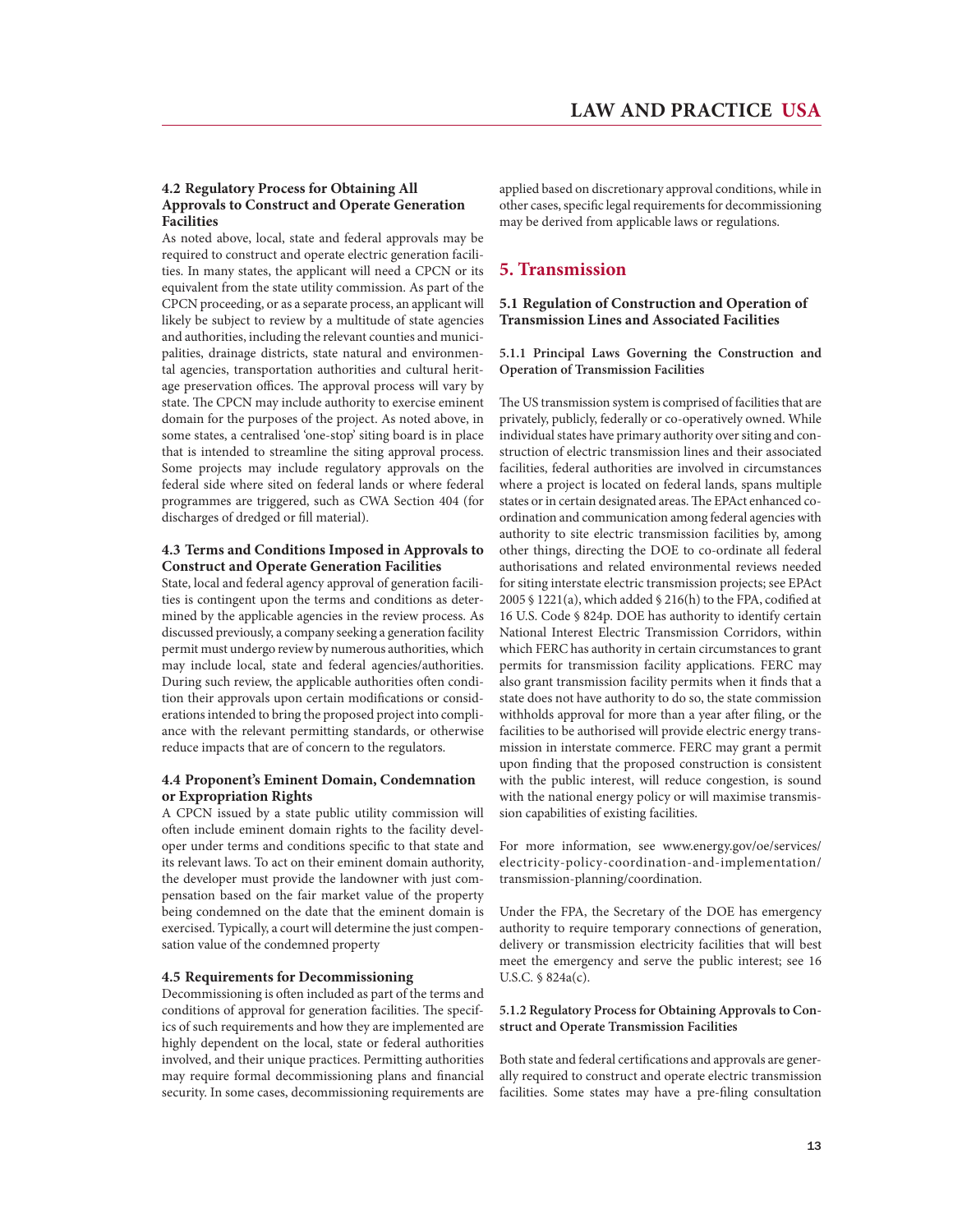requirement designed to co-ordinate the review process across multiple agencies. Ultimately, the applicant will generally need to obtain a CPCN, or an equivalent certificate, from the state utility commission. As part of the CPCN proceeding, or as a separate process, an applicant will likely be subject to review by a multitude of state agencies and authorities, including the relevant counties and municipalities, drainage districts, state natural resource and environmental agencies, transportation authorities and cultural heritage preservation offices. These approval processes will vary by state. The CPCN may include the authority to exercise eminent domain for the purpose of building transmission lines.

In addition to state permits and authorisations, an applicant will likely need to obtain approval from several federal agencies, including the U.S. Army Corps of Engineers, the Federal Aviation Administration, the U.S. Fish and Wildlife Service, the Department of Agriculture, the Department of Commerce, the Department of Defense, the DOE, the EPA, the Council on Environmental Quality, the Advisory Council on Historic Preservation, the DOI and FERC. Eight of these federal agencies entered into a Memorandum of Understanding (MOU) in October 2009 to improve coordination among project applicants, federal agencies, and states and tribes involved in the siting and permitting process. The MOU designates a 'lead agency' as a single point of contact, which will coordinate all federal reviews necessary to the approval of the development and siting of the proposed facilities. See www.energy.gov.

When a company's permit application is subject to review by FERC, the company must meet with the Commission's Director of Energy projects to initiate the pre-filing review process. Upon approval from the Director, the Commission will issue a notice of the pre-filing process and the company must implement a Public Participation Plan to identify how it intends to communicate with stakeholders and disseminate information to the public. During this pre-filing stage, Commission staff will assist the company in preparing their complete application by conducting site visits, facilitating the identification and resolution of issues, and initiating environmental review of the proposed project. Once the company files a complete application, the Commission will review comments and recommendations from involved entities and individuals, hold public meetings and technical conferences, and clarify project-related issues. The Commission is required to act upon an application within one year of the filing date. In addition, FERC will issue a Notice of Intent (NOI) to prepare an environmental assessment (EA) or environmental impact statement (EIS). The NOI is sent to federal agencies, state and local agencies, and any entity or individual that may be affected by the transmission facilities, seeking comments from interested parties. After the comment period, FERC will prepare an EA or EIS to outline its findings and recommendations. FERC will address the comments in the EA or EIS, or in the final order granting or denying the application. The extent of the federal review process will depend on a number of factors, including the size and location of the project and the degree of coordination between the federal agencies and the applicant.

#### **5.1.3 Terms and Conditions Imposed in Approvals to Construct and Operate Transmission Facilities**

State, local and federal agency approval of transmission facilities is contingent upon the terms and conditions as determined by the applicable agencies in the review process. As discussed previously, a company seeking a transmission facilities permit must undergo review by numerous authorities, both state and federal. During such review, the applicable authority will make comments and recommendations and will condition their approval upon certain modifications or considerations that will bring the proposed project into compliance with the relevant safety, environmental, engineering and zoning standards.

#### **5.1.4 Proponent's Eminent Domain, Condemnation or Expropriation Rights**

A CPCN (or its equivalent) issued by a state public utility commission will often include eminent domain rights to the transmission facility developer under terms and conditions specific to that state. To act on their eminent domain authority, the developer must provide the landowner with just compensation based on the fair market value of the property being condemned on the date that the eminent domain is exercised. Typically, a court will determine the just compensation value of the condemned property.

On the federal level, if a facility project is granted a permit by FERC or the DOE, the transmission facility developer will have eminent domain authority; see 16 U.S.C. § 824p. The eminent domain authority can only be used for the permitted facilities. In using eminent domain, the developer should provide the landowner with basic information concerning the eminent domain process. The developer should refer the landowner to the relevant state agency or state Attorney General and should explain to the landowner that they have the right to acquire the property, or property rights, by eminent domain under FPA § 216(e). If applicable state law limits a developer's eminent domain authority, the federal authority overseeing the eminent domain proceeding is equally constrained; see FERC Order No. 689, §§ 225 – 227. www.ferc.gov/whats-new/comm-meet/111606/C-2.pdf.

#### **5.1.5 Transmission Service Monopoly Rights**

Under federal law, transmission entities do not have monopoly rights to provide transmission service within a specific geographic area. While historically transmission lines were owned by private, vertically integrated entities, FERC required transmission services to be unbundled and pro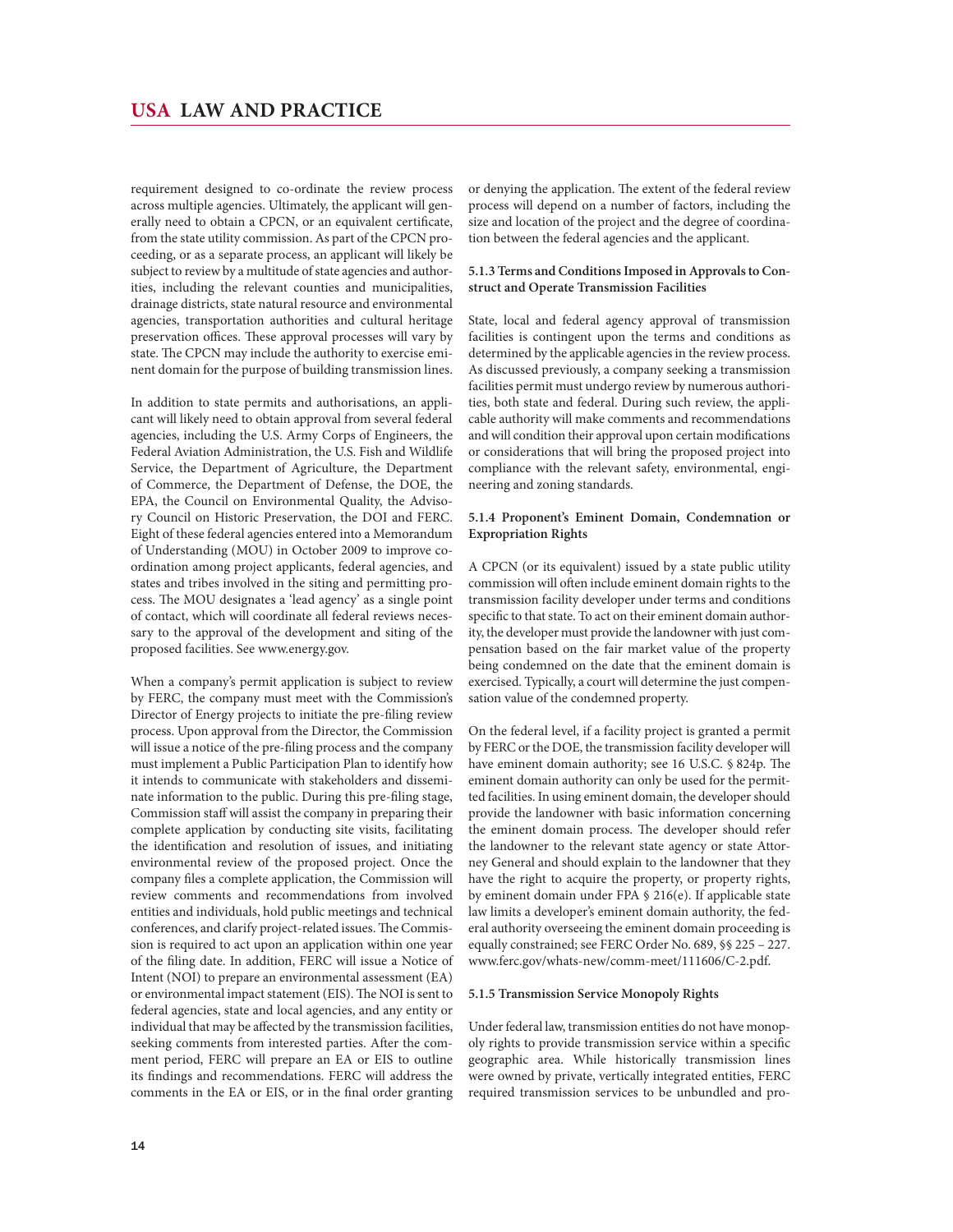vided pursuant to each utility's FERC-approved Open Access Transmission Tariff, which sets forth the terms and conditions of using the transmission system; see FERC Order Nos 888, 889, 890. In 2011, FERC Order No 1000 built upon Order 890 to increase transmission development by requiring public utility transmission providers to participate in a regional transmission planning process to generate regional transmission plans. It also required improved co-ordination between neighbouring transmission planning regions for the siting of new interregional transmission facilities.

While federal law does not provide for monopoly transmission rights, state law and utility commission regulation may provide for such rights under terms and conditions that will vary by state.

#### **5.2 Regulation of Transmission Service, Charges and Terms of Service**

**5.2.1 Principal Laws Governing the Provision of Transmission Service, Regulation of Transmission Charges and Terms of Service**

Pursuant to the FPA, FERC has exclusive jurisdiction over transmission of electric energy in interstate commerce, the sale of electric energy at wholesale in interstate commerce, and over all facilities for such transmission or sale of electric energy. This jurisdiction is conferred by Section 201 of the FPA, and the principal laws of such jurisdiction are encoded at 16 U.S.C. § 824, 824(d), and 824(e). Utilities providing transmission service subject to FERC's jurisdiction must receive and abide by an OATT, which unbundles transmission operations and services and sets forth rates for transmission and ancillary services. Transmission providers must publish service, rates and available capacity, as well as rules and standards related to their transmission services on the Open Access Same-Time Information System (OASIS). FERC has authority to review and ensure rates and terms of transmission service are just and reasonable and not unduly discriminatory of preferential.

#### **5.2.2 Establishment of Transmission Charges and Terms of Service**

FERC determines the rates, terms and conditions of service for transmission of electric energy in interstate commerce. As required by the FPA, FERC ensures that transmission rates are just and reasonable, and that public utilities are not unduly preferential or advantageous to any entity by charging different rates to similarly situated transmission customers.

Wholesale rates are set according to sections 205 and 206 of the FPA. A rate case can be initiated by a utility filing for a rate change, by complaint from another person or entity, or by FERC's own initiative. Upon hearing, FERC will determine whether the utility's proposed rate is just and reasonable or make appropriate modifications to the rate as necessary; see 16 U.S.C. § 824e. Section 205 of the FPA requires that utilities filing for a rate change give the Commission 60 days' notice prior to the proposed date that the modification take effect.

FERC's policy is to permit utilities to establish rates through formulas. FERC will generally approve of or formulate new rates that are based on the utility's cost of service to balance the interests of the utility and its customers. Under this approach, the aggregate costs – such as the reasonable return on investment – for providing each class of service are determined, and prices are set to recover those costs. FERC generally uses the following formula, derived from a 12-month test period, to determine cost of service: E+d+T+(V - D) R, where:

- $\cdot$  E = operating expense utilities are generally entitled to recover prudently incurred operating expenses that relate to the provision of wholesale service;
- $\bullet$  d = depreciation expense depreciation means the loss in service value not restored by current maintenance that is incurred in the course of service;
- $\cdot$  T = taxes certain tax expenses associated with cost of service revenues;
- $\cdot$  V = gross value of property facility cost plus including working capital;
- $\bullet$  D = accrued depreciation depreciation of assets;
- $\cdot$  R = overall rate of return sufficient to allow the utility to maintain financial integrity, attract additional capital and earn a return comparable to similarly situated companies.

If any party to a FERC hearing was aggrieved by or does not agree with the result of FERC's order on the hearing, that party may request that FERC rehear the case. The rehearing request must be submitted within 30 days from the original order, and the Commission does not have the authority to extend this deadline. If the Commission does not act on the request for rehearing within 30 days, the request is deemed denied. After FERC issues an order upon rehearing, the parties to the hearing have the right to petition the United States Court of Appeals for review of the order, typically to the United States Court of Appeals for the District of Columbia Circuit, or the jurisdiction in which the utility has its principle place of business.

FERC has authority to intake and resolve complaints by assigning the case to alternative dispute resolution, issuing an order on the merits based upon the pleadings or establishing a hearing before an Administrative Law Judge. The Commission's decision on whether to conduct a formal evidentiary hearing on issues raised in complaints is generally discretionary.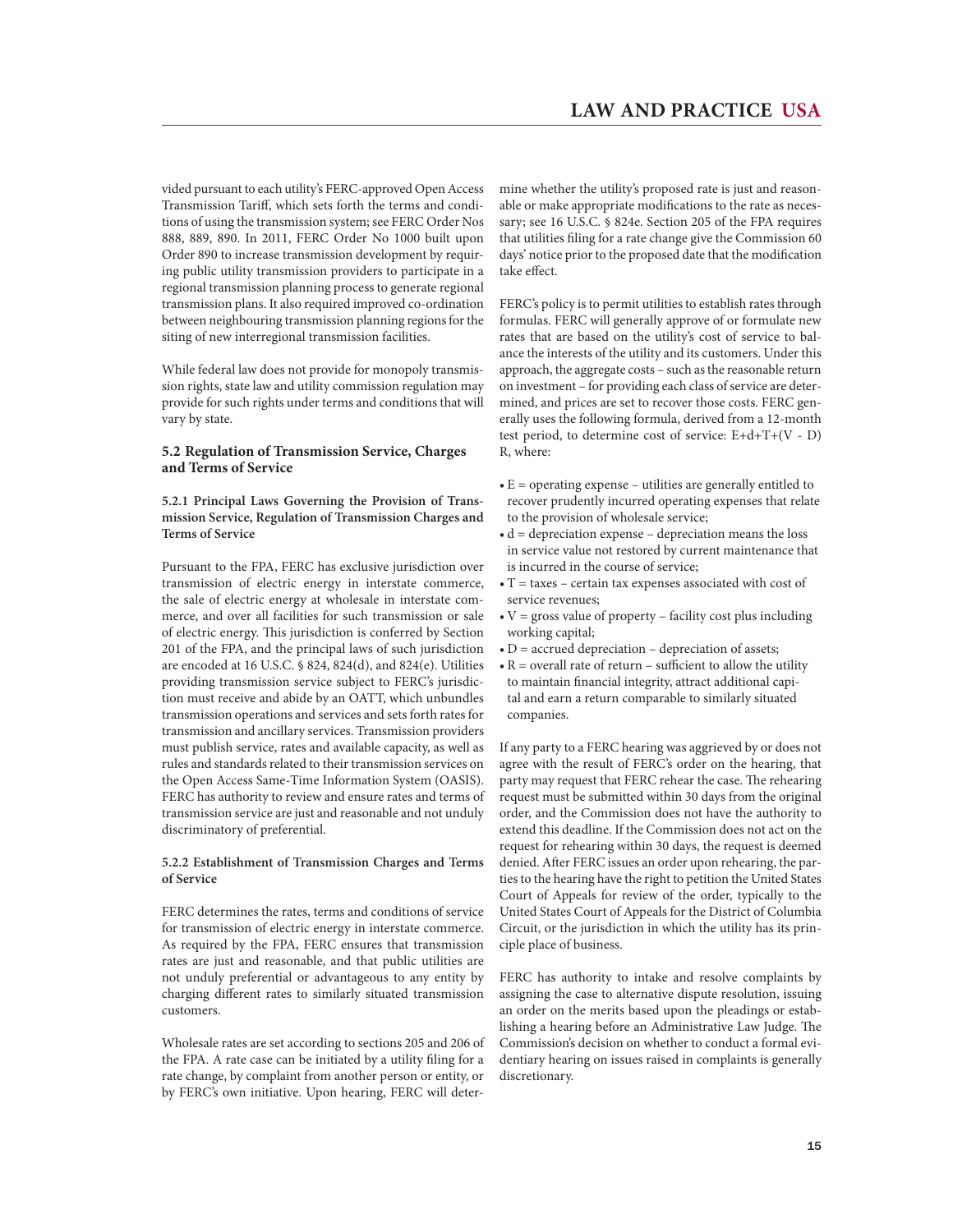#### **5.2.3 Open-access Transmission Service**

Pursuant to a series of FERC Orders first promulgated in 1996, transmission services must be provided on a nondiscriminatory and open-access basis.

Starting with the EPAct, which encouraged FERC to foster competition in wholesale energy markets, FERC issued three key orders to require open access to transmission facilities. Order No 888, issued in April 1996, required all public utilities that owned, controlled or operated facilities used for transmitting electric energy in interstate commerce to file OATTs. Order No 888 permitted public utilities and transmitting utilities to seek recovery of legitimate, prudent and verifiable stranded costs associated with providing such open access.

Order No 889 required all public utilities that own, control or operate facilities used for transmitting electric energy in interstate commerce to participate in an OASIS to provide actual and potential open access transmission customers with information that would enable them to obtain open access non-discriminatory service. Transmission providers must publish service, rates and available capacity, as well as rules and standards related to their transmission services on OASIS.

FERC Order No 890 was issued in February 2007 to strengthen the OATT, reduce opportunities for undue discrimination, facilitate the Commission's enforcement and increase overall transparency in transmission system planning and use.

Issued in July 2011, Order No 1000 amended Order 890 by requiring public utility transmission providers to participate in a regional transmission planning process that produces a regional transmission plan in order to improve coordination between neighbouring transmission planning regions.

### **6. Distribution**

#### **6.1 Regulation of Construction and Operation of Electricity Distribution Facilities**

**6.1.1 Principal Laws Governing the Construction and Operation of Electricity Distribution Facilities**

The distribution system is primarily governed and regulated at the state level. State law and state utility commission regulations govern the methods and standards by which prudent distribution system investments are recovered in a utility's rate base or through other appropriate mechanisms. Construction, siting, zoning and other land use considerations and approvals generally fall within the purview of relevant city, county, and municipal authorities, which significantly vary by state.

**6.1.2 Regulatory Process for Obtaining Approvals to Construct and Operate Distribution Facilities**

While the substantive and procedural regulatory process for constructing and operating distribution facilities varies by state, state utility commission regulations generally focus on compliance with reliability, operational and safety standards. While some state utility commissions have authority over the siting and approval of permits for construction of distribution infrastructure, most states require the involvement and/or approval of multiple agencies, beyond the state utility commission, to review environmental, cultural, historical, technical and economic impacts.

Public participation and input may be permitted in accordance with applicable state and local laws. Similar to the federal processes, state law may require a public hearing, and the overseeing state agency or state utility commission may solicit public comments on the proposed distribution facility. Most state utility commissions have an online public docketing portal wherein applications, notices, comments, petitions, rulings and orders are posted. Depending on the state and the type of distribution facility being proposed, a utility or developer may need to file advance notice of a proposed facility, which may be subject to public comment. Timing of distribution system approvals may depend on state-specific public notice and comment requirements, utility rate case schedules, local government involvement, and state policy and regulation.

Generally, FERC plays a limited role in distribution infrastructure development, only becoming involved to the extent there is a jurisdictional question regarding the facility's status as a distribution or transmission facility, or if the facility implicates a federal law under the purview of FERC's jurisdiction.

#### **6.1.3 Terms and Conditions Imposed in Approvals to Construct and Operate**

The terms and conditions of distribution facility approval vary based on state regulations and market structures. In vertically integrated states, a state utility commission typically requires the distribution facility applicant to demonstrate that a facility is necessary, prudent, in the public interest, and just and reasonable in light of current market conditions and state policy objectives. Approval may be conditioned upon compliance with certain safety, environmental, engineering and public interest standards.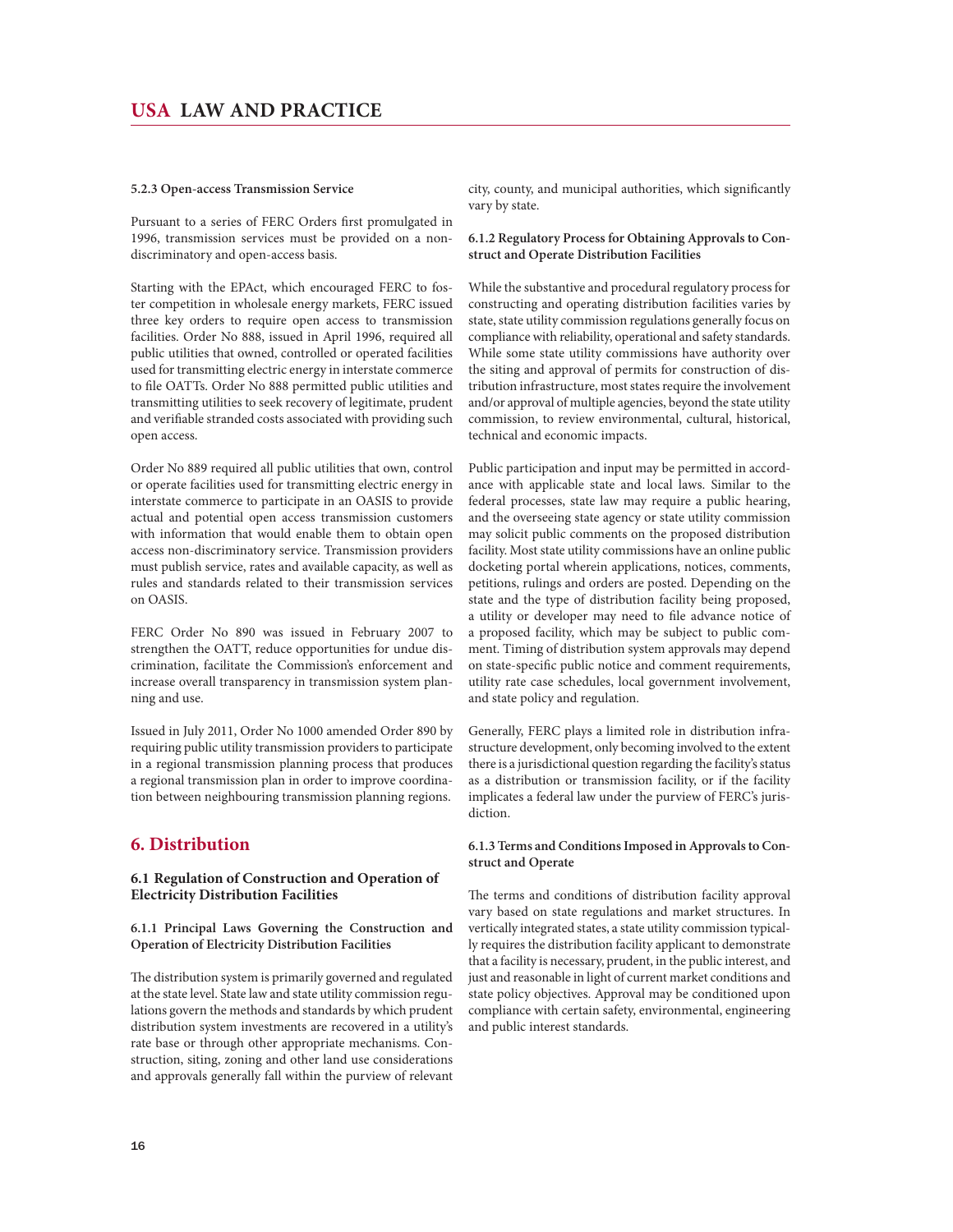#### **6.1.4 Proponent's Eminent Domain, Condemnation or Expropriation Rights**

The power of eminent domain, condemnation and expropriation is commonly granted to electric energy distribution facility applicants upon review and approval of their construction and operation application. However, depending on the applicable state laws governing eminent domain, the rights of the distribution facility applicant will vary.

A distribution facility or utility exercising its right of eminent domain must provide just compensation for the property being condemned. The fair market value of the property being taken, or just compensation, will vary by state and may be determined by a state court.

#### **6.1.5 Distribution Service Monopoly Rights**

In most states, utilities have geographically defined service territories, provided for by state legislation or regulation, within which the utility has monopoly rights to provide distribution service. Exceptions may exist in some states for competitive market participants depending on state law and regulation. The degree to which monopoly service rights exist, the extent of deregulation, the method by which such rights are modified and the opportunity for competitive market participants to compete within those service territories significantly varies by state.

#### **6.2 Regulation of Distribution Service, Charges and Terms of Service**

#### **6.2.1 Principal Laws Governing the Provision of Distribution Service, Regulation of Distribution Charges and Terms of Service**

The primary authority over electric energy distribution is each state's utility commission, which typically has broad authority to ensure just and reasonable rates, terms and conditions of distribution service in accordance with state legislation, regulation and promulgated rules.

R

**Phillips Lytle LLP** 

### **Phillips Lytle LLP**

One Canalside 125 Main Street Buffalo, New York 14203

Tel: 716-847-8400 Fax: 716-852-6100 Email: info@phillipslytle.com Web: www.phillipslytle.com

#### **6.2.2 Establishment of Distribution Charges and Terms of Service**

FERC imposes a functional test for the case-by-case determination of whether a facility is providing interstate transmission service or local distribution service, but generally defers to states' interpretation and application of those factors in making its determination. State utility commissions have jurisdiction over rates and terms of service for retail distribution level utility service. Generally, the rate-making process is designed to balance the utility company's opportunity to earn a fair return on its investments and the customer's interest in receiving safe, reliable service at just and reasonable rates.

For utilities with rates that are regulated by a state utility commission, rates are generally set through regulatory proceedings following submittal of a request to increase base rates along with written supporting testimony and evidence. The state utility commission, along with interested parties that seek to intervene, may propound interrogatories and/or requests for information on the utility and vice versa. Generally, parties will brief their positions and the rate case may settle if a sufficient number of parties agree to a joint settlement, or the case may proceed to formal hearings. In most states, the utility rate case documents are posted on a public docketing database, unless they are confidential or protected pursuant to state regulations and state utility commission rules. The process, frequency, duration and time-frame for rate cases depend on the state in which the distribution facility is located and the utility tariffs that seek to be modified, but the process generally ranges from eight to 12 months and results in an order covering one to three years.

Most states operate under a cost of service regulatory model whereby the regulator determines the utility's revenue requirement that reflects the total amount that must be collected from customers in rates for the utility to recover its reasonable and necessary expenses, as well as earn a reasonable return on investment. The revenue requirement is generally derived through a formula that accounts for the utility's rate base, a fair rate of return, operating costs, depreciation expenses, taxes and other costs. The treatment of electricity supply, among other items, will vary depending on the degree to which states have restructured their electric market. While states may have different approaches to calculating a rate of return, the rate should be sufficient to maintain financial integrity of the utility, enable attraction of additional capital and be equal to that earned by other companies with comparable risk profiles. Depreciation rates are approved by state utility commissions upon review and consideration of depreciation studies, which are generally performed by depreciation consultants and supported with expert testimony in rate case proceedings. Some states have adopted alternative rate-making methodologies that are